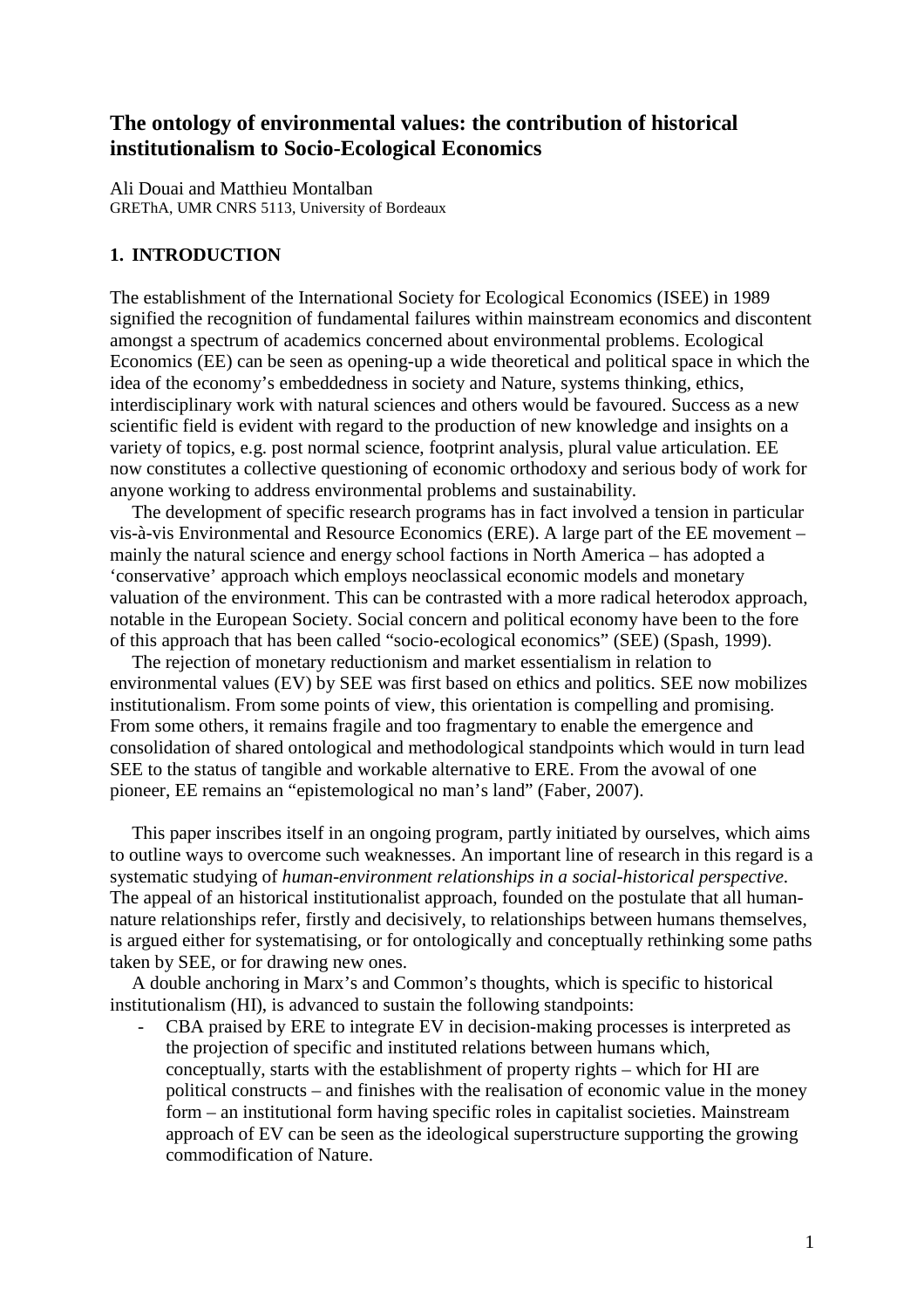- Ecological resources have no intrinsic economic value: those which are not privatively appropriated and which stand outside the sphere of socialised work have no economic value, but a value that refers to ethics, aesthetics, and politics. The neoclassical quest for an economic value of Nature constitutes an analytical mistake that results from the a-historical and a-social attributes of its epistemology.
- The SEE approach has shown that multiple rationalities or modes of human valuation are activated around natural elements. The dualist model actor that prevails in SEE as the core foundation of this stance is discussed through the reappraisal of the notion of interest in a social-constructivist perspective, in order to emphasize the political and social characters of human valuation.
- Conflicts are inherent to human-nature relationships. Any formal institutional structure for decision-making, as "legitimate" it would be, would never overcome them as such. Beyond this normative issue, an institutionalist approach should first try to produce a denaturalised representation of the "game" – values, powers, etc. – so that the relevant actors, in accordance to desired outcomes, would be identified.

 These principles are seen as paths supporting a historical institutionalist research program on environmental issues. In particular, this work can be seen as both supporting and extending the exploratory one of B. Zuindeau (2007) about the influence of modes of regulation and regimes of accumulation on environmental trajectories, therefore emphasizing the need for a holistic and historical approach of economy-environment relationships.

 Section 2 briefly describes the context and the content of the institutional ecological economics. Section 3 relates this movement to an original taxonomy of institutionalisms. Section 4 provides the core principles of an historical institutionalist approach of environment around the relationships between value(s), market and nature.

# **2. THE INSTITUTIONAL ECOLOGICAL ECONOMICS**

#### **2.1. The development of Ecological Economics**

The establishment of EE can be seen as the outcome of a rather long period of gestation used to structure paths opened in 1960's and 1970's by economists like N. Georgescu-Roegen or K. Boulding and ecologists/energetists like C.S. Hollings or the Odum brothers. Several descriptions of EE's development may be provided. This 'precariousness' results from an identity problem, beyond shared "basic ideas" (Ropke, 2005).

 The "basic view" shared by scholars earlier involved refers to the economy's embeddeddness in nature and, in turn, to the possibility of conceptualising economic processes in terms typically used in natural sciences. Some others core principles emerged from seminal articles: the need for transdisciplinary work, conceptual and methodological pluralism (Costanza, 1989), the need for post-normal science because of "fundamental ignorance" in relation to human impacts on environment (Funtowicz and Ravetz, 1994). Some others principles were widely shared at least in their formulation: systemic thinking, the need for intra-generational equity, and the economy's embeddeddness in a broader socio-cultural system which, in turn, "co-evolves' with nature (Noorgard, 1989).

 On that base, ecological economists viewed their field as being characterized by a "mission to engage in public debate" in order to "develop theories and means that will bring us closer to the ideal of a sustainable society" (Söderbaum, 2000).

 20 years on the birth of EE, Ropke (2005) qualifies it as being a "vulnerable success". The successful aspect refers to wide audiences within conferences of the International and regional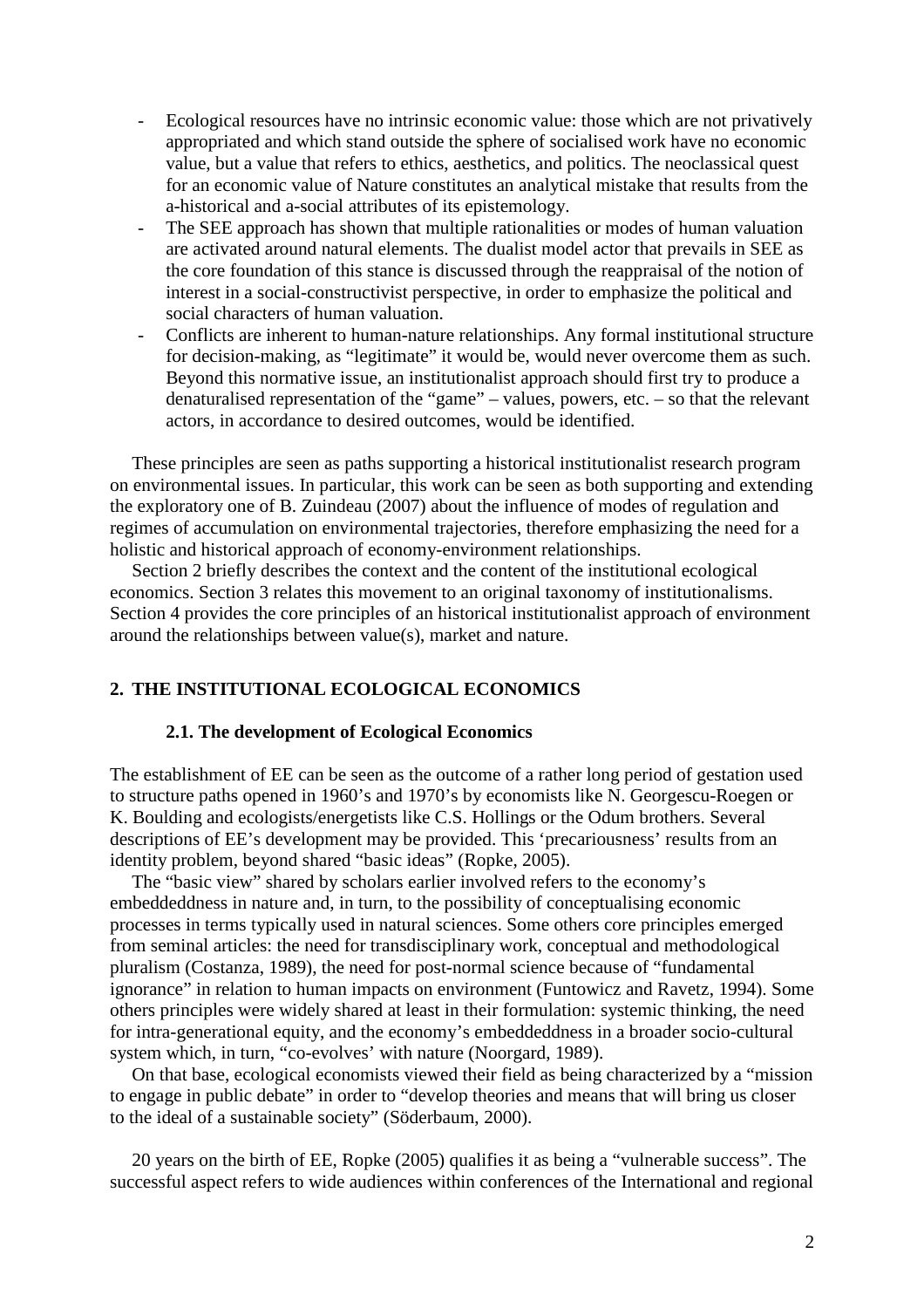societies, to the rapidly gotten notoriety of *Ecological Economics*, to the creation of new reviews, and to the broad range of books edited. The vulnerability concerns: 1) the lack of "some common ground" because identity is blurred by "the acceptance of anything as being justified because of transdisciplinarity"; 2) the inadequate definition of independence making EE susceptible to becoming "a sub-field" of ERE "modelling links between ecosystems and the economy."

 A tension has grown up between those who seem to view EE as a reviving branch of ERE and those who would like to make of EE a real theoretical and political alternative.<sup>1</sup> The attraction of mainstream economists has been evident especially starting from the mid-1990s.<sup>2</sup> It results that some factions, in particular in North America, attach themselves either to use and to widen the interpretative potential of ERE to new objects, or to look further into conceptual and methodological innovations that appeared over that period about the modelling of interactions between economic processes and natural systems.

 This orientation is named "economics&ecology" by Spash (2006), in opposition to that which is named "socio-ecological economics". The latter covers in particular economists having initially non-orthodox backgrounds – institutionalism, Marxism, social economics, etc. – which come to EE to look further into a heterodox approach of environmental problems for which little attention has been paid in their original (general) associations. A workshop organized in 1995 in the Wuppertal Institute (by Ropke, Martinez-Alier and some others) resulted in a call for a "socio-ecological economics" in the ISEE Newsletter (Jacobs, 1996). The creation of the European Society for Ecological Economics (ESEE) was largely inspired by this orientation.<sup>3</sup>

 The perimeter of EE is broad enough to encompass very different approaches, sometimes contradictory. The question of the nature of the value of ecological resources is the real ground of dispute between these two perspectives: it is in relation to it that the more promising theoretical and methodological areas of research have been opened out for the structuration of SEE.

### **2.2. Commodification vs. "incommensurability of values"**

Economic valuation of ecological resources is presented as the main domain of ERE's development, and even of EE's own development for Turner et al. (2003). It consists in the projection of the "commodity perspective" (Vatn, 2000) both at the upstream, the core and downstream levels of the analytical process which aims to reveal their *economic value*.

 The upstream of this process corresponds to the identification of the causes of environmental degradation. The market failures framework attempts to reduce the issue to the "zero price problem" (Pearce, 1998). Facing heavy criticisms from SEE, this stance finds a support that is based on a political presupposition, as seems to attest G. Daily's (1997) words (biologist): ľ

 $1$  Costanza et al. (1997) argue that "ecological economics is not a new single paradigm based in shared assumptions and theory. It represents a commitment among economists, ecologists, etc. (…) to learn from each other, and to facilitate the derivation and implementation of new economic and environmental policies". Özkaynak et al. (2002, 2004) think that "to deal with environmental issues successfully (…) it is necessary to break from the mainstream epistemology" and that a distinct contribution is to be realised "by combining and integrating the insights of several disciplines within a coherent framework and transforming the nature of the problem considered".

<sup>&</sup>lt;sup>2</sup> This trend is visible through the content of special issues of *Ecological Economics* journal since mid-1990s.

<sup>&</sup>lt;sup>3</sup> "The European branch tends more to socio-economics and political economy while the Americans lean towards a scientific approach" (Spash, 1999).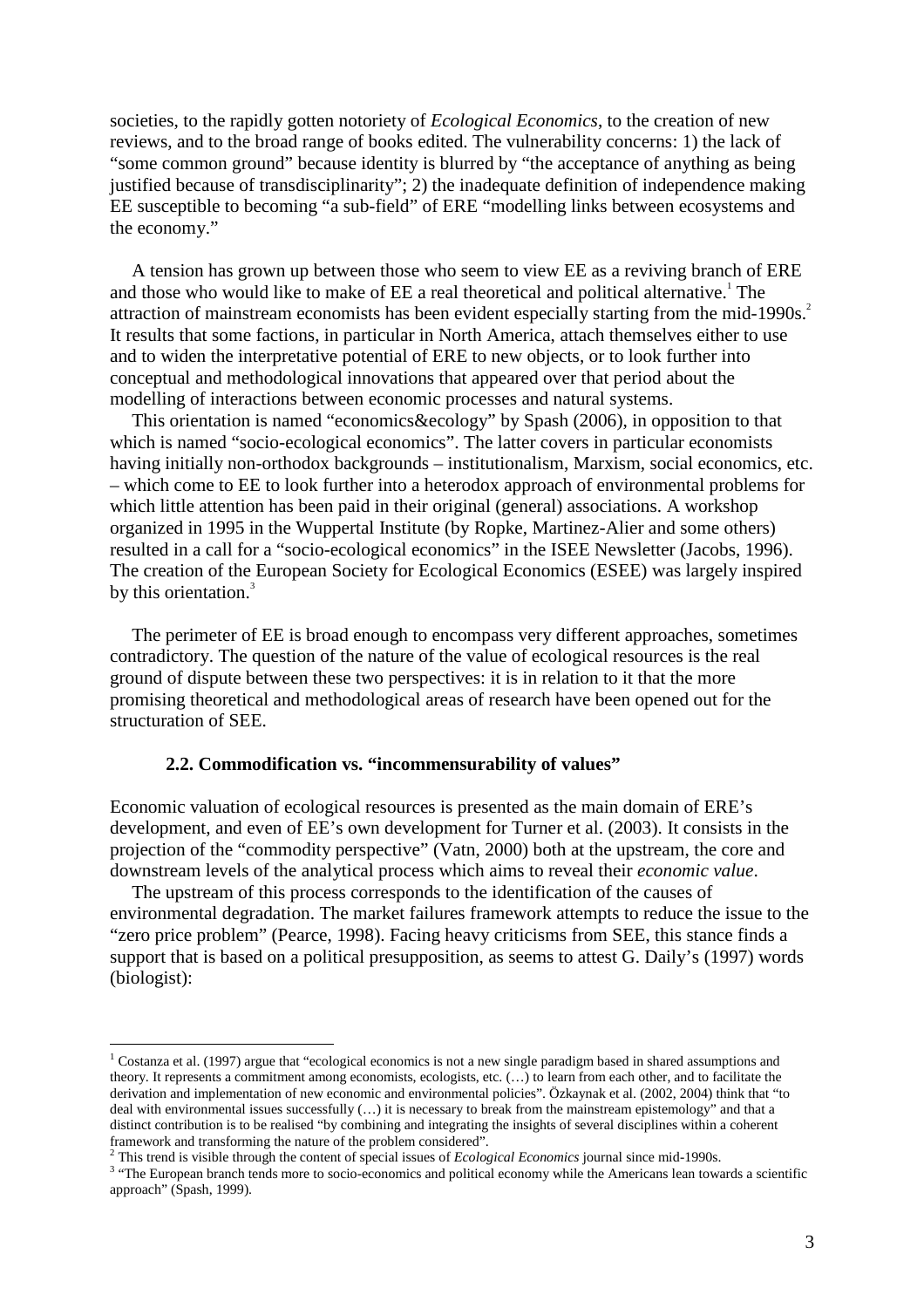"[Economic] valuation involves resolving fundamental philosophical issues about the roles of economic values in the policy process, and about the relation between economic value and human welfare. (…) But nothing could matter more than attaching economic values to ecological services because the way our decisions are made today is based almost entirely on economic values, and we should put a price on it."

 At the core of this process is the set of concepts and methods worked out by ERE to mitigate such "zero price problem". The link between welfare economics and economic valuation is direct. The former is supposed to provide the means to assess the "potential change in utility" resulting from a change in the level of provision of an environmental good (Carson et al. 2001). The welfare implications, whatever the drivers, are expressed in terms of the monetary amount which would require to be taken from – willingness to pay (WTP) – or given to – willingness to accept (WTA) – the agent to maintain its overall level of utility.

 What is often put aside in discussions is the old assimilation between utility or "generic concept of value" (human valuation of things) (Marx, 2007a) and exchange-value which was the cornerstone of the marginalist revolution. Since then, in neoclassical economics the word value has been assimilated to price. Hence, the only way of "considering the value of nonmarket commodities" (ibid.) is to define shadow prices and assume for people the possibility of trading-off them against money reflecting "others things [they] value" (Turner et al. 2003).

 The Contingent Valuation Method (CVM) is the most widely used tool for revealing such shadow prices (in the CBA context). A surrogate market has to be defined during the interviews of respondents, so they turn out to be either owners or consumers of the natural resource for which they could express their WTP for preserving it or their WTA its degradation.

 The downstream of the process can be seen as its normative consequence, particularly well expressed by Pearce (2002):

"Valuation is only one stage of a two-stage process. If we can demonstrate how important the environment is in terms of WTP, then the next stage is to devise ways in which those valuations can be realized as cash flows. The issue is to design 'capture' mechanisms. A cost-benefit analysis does not concern itself with capture mechanisms – that is, means of converting non-monetary benefits to cash flows. If benefits exceed costs, that is sufficient cause to recommend conservation. But for a great many policy contexts, costs and benefits matter only if they are associated with real resource flows".

From the status of a theoretical premise, the assimilation between the "economic category of value" and the "general concept of value" (Marx, 2007a) is elevated to that of a political stance according which non-market things or conditions valued by individuals are (socially) of worth or 'count' only of they become commodities.

 The divide in EE about this approach is rather clear. One part aims at enlarging the use of its concepts and methods, facilitated by collaborations among economists and ecologists, which allow the former to broaden their understanding of the notion of 'natural capital' (see Azqueta and Sotelsek, 2007). The other part provides a massive stream of critiques which can be grouped under the epistemological stance of "incommensurability of values" (O'Neill, 1993). Two mains areas of research have been established in this respect.

 The first area refers to the anthropological hypothesis on the "valuing agent", and the values underlying his choices. The notion of values is not systematically defined (see Trainor, 2006). It is stated that they guide human action and that "they express individual judgments about what is legitimate or right which are open to revision through argument" (O'Neill and Spash, 2000). In ERE, "moral commitments are confused with individual satisfaction" (Vatn, 2000). The agenda is to inform policy with "philosophical, psychological and sociological understanding which offers a richer model of the agent" (O'Neill and Spash, 2000).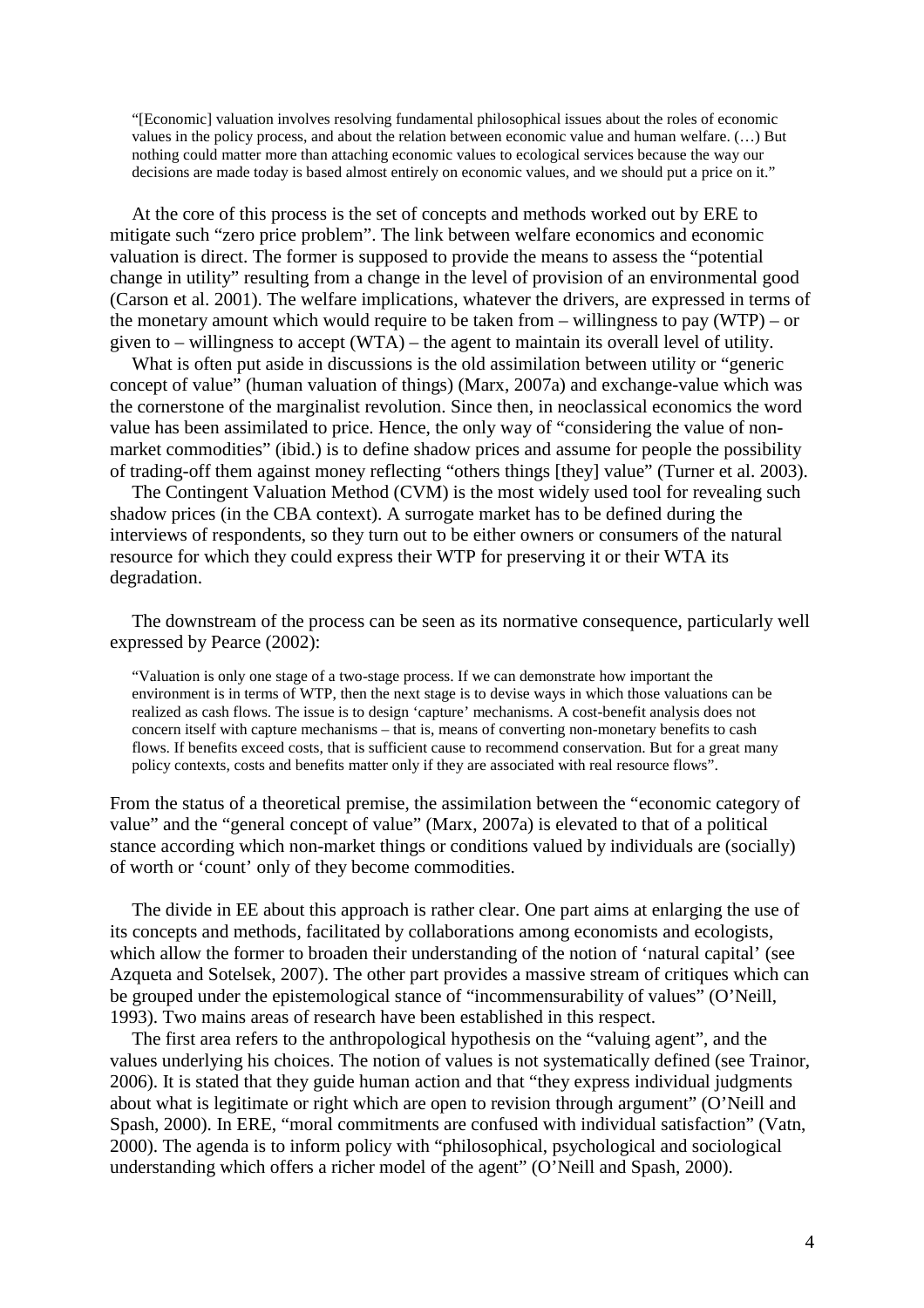The second area is complementary with the first. It deals with the legitimate institutional arrangements for capturing EV in decision-making process. CBA rests on the assumption that rational choice requires a single measure of value, of course monetary. This can be interpreted as a will to divert the problem away from its (inherently) conflicting or political elements and to reduce it to a problem of individual substitution (Holland, 2002). Moreover, the "ethical and political status" of natural entities is seen as a source of "market boundaries", so that they "cannot or should not be treated as if they were commodities open for exchange in markets" (O'Neill and Spash, 2000). They are valued for "superior values" (Azqueta and Delàcamara, 2006), which can be perceived by individuals as being perverted when market-based mode of valuation is applied (see Spash, 2002).<sup>4</sup> The large number of "protest bids" in CVM – refusal to provide WTP or WTA – illustrates such a consideration.

 The logical extension of this turns around the concept of "value articulating institutions" (Jacobs, 1997). CBA rests on a particular type of value – monetary and market-based – to which all others "realms of value" (Trainor, 2006) are reduced. Alternative institutional perspectives are needed to adequately express "incommensurable values". The idea of quality of decision-making process is developed around the motives of "democratic legitimacy" (O'Neill, 1997) and "procedural rationality" (Faucheux and Froger, 1995).

 The basis of this "rebel" approach first rested on political philosophy, environmental ethics, and social psychology. The quest for additional arguments to the existence of multiple and incommensurable modes of human valuation (or rationalities) has been the main way of establishing an institutionalist approach in EE.

#### **2.3. The institutionalist approach**

The attention here will be focused on the main institutionalist economists of SEE, i.e. Peter Söderbaum (1992, 1999, 2000, 2007, 2008), and Arild Vatn (2000, 2005a, 2005b).<sup>5</sup>

*P. Söderbaum* has devoted his career as an ecological economist to argue that "[i]t is possible to take steps toward the construction of an alternative economics with the help of alternative theoretical perspectives, such as institutional economics" (Söderbaum, 2000). The insights offered by K.W. Kapp and G. Myrdal are used to support the following features: "individuals and organizations" need to be understood as *political* actors, each moved an "ideological orientation" (Söderbaum and Brown, 2008). An ideological orientation or a "means-ends relationship" refers to a person's images and ideas that guide his/her actions, while being "fragmentary and uncertain [in] nature" (Söderbaum, 2000). This concept forms the basis of the "Political Economic Person" (PEP) as an alternative to the "Neoclassical Economic Man" (NEM) (Söderbaum, 2007). The context of latter is limited to markets for commodities, and its motives are assumed to be expressed only in egoistic terms. "Sustainability as a challenge, however, suggests that we as much are interested in the nonmarket roles and relationships of the individual and in specific kinds of changes in ideological orientation and behaviour as desirable" (ibid.). Figure 1 (below) provides the schematic conceptual structure of the PEP (Söderbaum, 2000).

 4 "(…) to put a price on an object has a cultural meaning: it can be felt as an act of betrayal of a moral commitment" (O'Neill and Spash, 2000).

<sup>&</sup>lt;sup>5</sup> Paavola and Adger (2005) also want to develop an "institutional ecological economics". Their main subject is the governance of ecological resources – i.e. diverse regimes of governance (common property, private property, hybrid forms, etc.). Their approach tries to develop the conceptual basis for establishing typologies of such regimes (see Paavola, 2007). In fact, this approach is quite different from those of Söderbaum and Vatn, both in terms of purpose and conceptual tools. There is nevertheless an evident complementarity between them: claims for plural value articulation results in needs for regimes of governance that take into account the plurality of values and that are based on "multi-criteria" approach of efficiency (Paavola, 2007).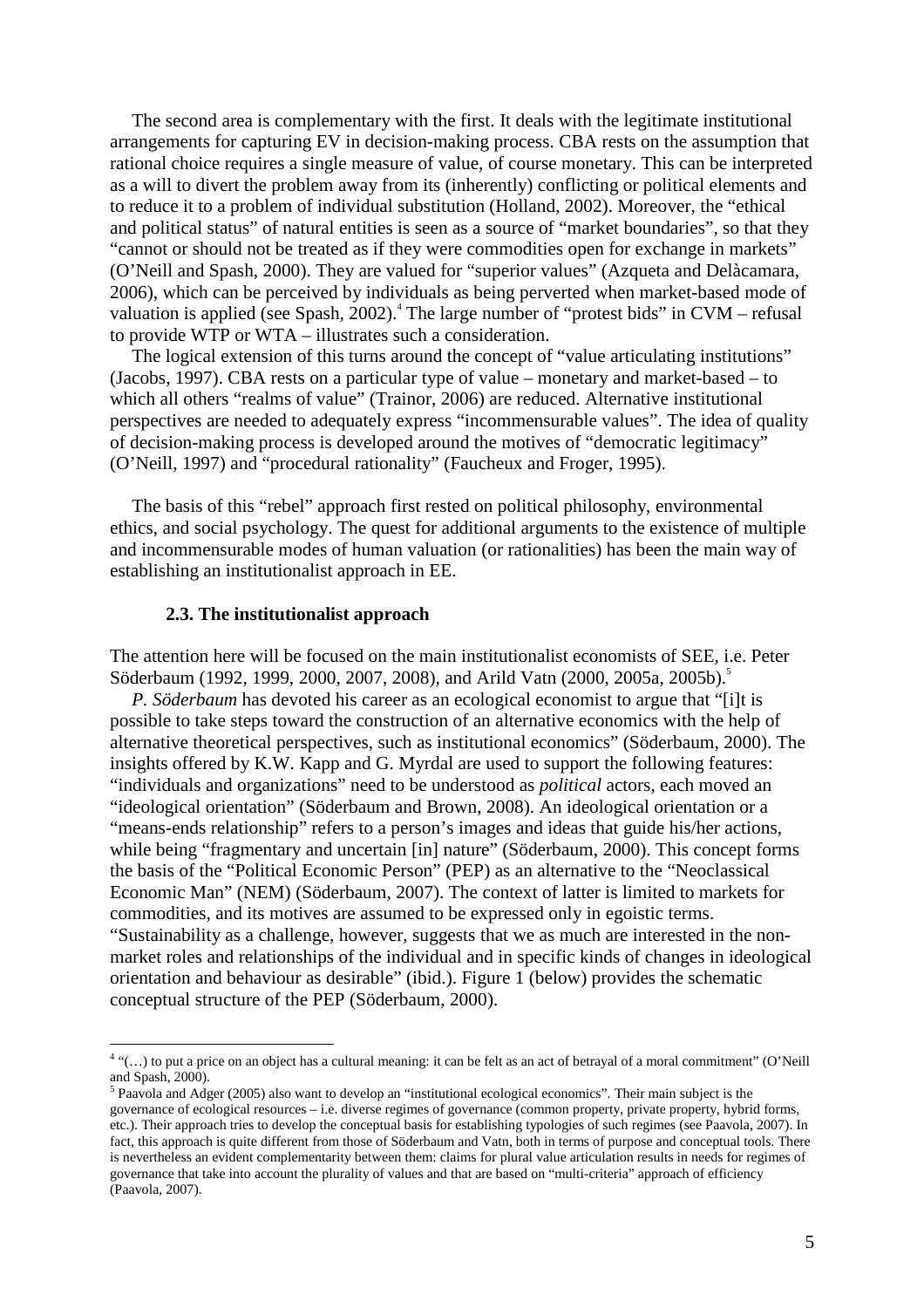

**FIGURE 1.** *Political Economic Person. Essential Concepts for an Understanding of a Person's Behaviour and Adaptation to her or his context*  (Söderbaum, 2000)

 In that view, the value of the CBA "itself depends on a consensus in society about [its] specific ethics or ideology" (ibid.). The democratic ideal is seen as a "meta-ideology" or as an "imperative" (Söderbaum, 1992) that would enable decision-making process to adequately deal with irreducible ideologies initially involved.

 In this paper, only the ontological structure of conceptualization of the human actor will be considered. A dualist model of the human being is adopted: that consists in contrasting *selfinterested* or egoistic motives (NEM) with a set of *disinterested* or other-related motives. The essence of the latter lies in moral sentiments, obligations or a sense of duty to others. Becker (2006) refers to the PEP as one of the well-known dualist approaches of the human being in EE, each being devoted to a specific aspect: "homo politicus" (Faber et al. 2002), "homo sustinens" (Siebenhüner, 2000), "homo ecologicus" (Becker, 2006), etc. Söderbaum (2007) refers to them as sharing with him the idea to look for some other basic idea of human beings – based on "We" rather than "I" (Etzioni, 1988) – than NEM for EE.

 The institutional approach of Söderbaum leaves some points to be further considered or clarified. The first point concerns the emergence and the change of ideological orientation. A few substantive propositions are specified beyond: (1) the enumeration of actors and organizations that produce the "images and ideas inscribed in the social space" (Söderbaum, 2000); (2) the idea that their change depends upon "processes which are often unconscious" for individuals, once the conduction path is not any more "public debate" (Söderbaum, 1999). A second point questions the effectiveness of the dualist model of the human being. A conceptual uncertainty arises from the terminology used by Söderbaum: the person's ideological orientation refers to a "means-*ends* relationship" which is constitutive of his self since it defines his motives or, as the author puts it, his *interests*. Any institutional approach of the human actor should make the primary and irreducible nature of his motives clear epistemologically. This point will be treated in section 4.

 $6$  Etzioni (1988) and Sen (1987) are often cited as precursors to this dualist view. The former argues that "[the] line of conflict is between moral values and other sources of valuation, especially pleasure. (These two are not necessarily in opposition, but in effect often do pull in divergent directions". Becker (2006) presents also the systematic view of this literature: "homoeconomicus is a construct which may certainly be adequate and fruitful for the analysis of many purely economic situations, and, in general, the characteristics it is based on can be regarded as phenomenologically plausible. (…) Other concepts of the human being are needed for the task of EE."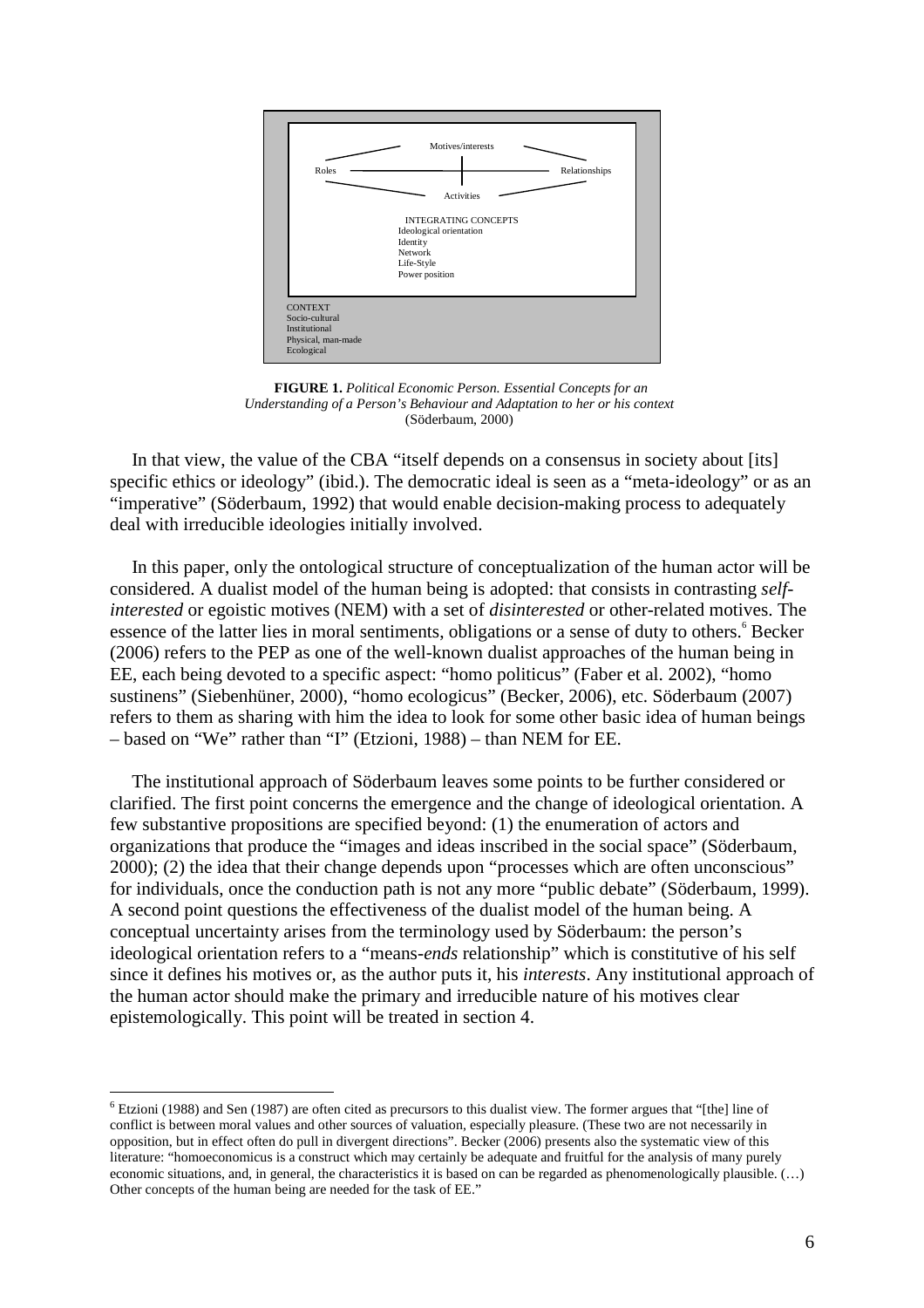*A. Vatn* provides a very rich institutionalist approach of the following issues: what is the "logic of [individual] choosing?" In turn, how is "rationality understood and defined?" What "characterizes the motives of those choosing?" "How are motives (…) developed – that is, are they purely individually defined or are they also socially contingent?" The answers to these questions are supposed to provide, in turn, the background for the answers to the following ones: when are markets proper institutional contexts and when they are not? What alternative solutions exist? (Vatn, 2005a).

 The individualist model of rational choice is rejected for an alternative perspective that looks at preferences, values and motivations as social constructs. Institutions are seen as the basic structures that enable people to act (Vatn, 2005b). A more systematic definition is:

 $\lq(\ldots)$  the conventions, norms and formally sanctioned rules of a society. They provide expectations, stability and meaning essential to human existence and coordination. Institutions regularize life, support values and produce and protect interests." (Vatn, 2005a).

*Conventions* (similar for Vatn to the "reciprocal typifications" of Berger and Luckman) have the function of coordinating behaviour and simplifying by "*combining certain situations with a certain act or solution*" (ibid.). *Norms* are distinguished from conventions since they combine a certain situation with a "*required* act or solution which supports an underlying *value*" (ibid.). *Formally sanctioned rules* combines a certain situation with an act that is "*required* or *forbidden* and which is governed by *third-party sanctioning*" (ibid.). The first category corresponds to cognitive structures – concerning our mental structures, the second to normative structures – in relation to values involved, the third to regulative structures – establishing external punishment and reward structures.

 This paper focuses on two directions taken from there with regard to the environmental context (see Part IV of the book for more details): 1) individual motivations and values – ethical, aesthetic, etc. – are socially instituted – i.e. influenced by institutions – and they refer to plural modes of human valuation or rationalities, that are irreducible between them and to any monetary value; 2) the way policies or incentives are formulated influences the type of rationality that people apply when treating an issue: these are normative structures signalling whether people should look at an issue as an "I" or a "We" problem. To sum up, according to the "model of social construction", the individual acts on the basis of cognitive and normative structures that are socially constructed. These institutions shape the individual and "define which rationality is relevant or appropriate in each type of setting" (Vatn, 2005b), i.e. they articulate environmental values in a specific way.

This lead to the following conclusions: CBA invokes the logic of markets<sup> $7$ </sup> and calculative rationality – which also corresponds to cognitive structures socially constructed – without asking whether this is the perspective which is appropriate when analyzing "*common goods*" (Vatn, 2005b). If people have problems with perceiving environmental issues in monetary terms, it may be because they invoke rationalities that differ from the market logic when thinking about these issues: it may be a "*category mistake*" (ibid.). Furthermore, policy measures become more than choosing instruments for incentives: "first of all it is about instituting certain logics" (ibid.). This supports the need for developing institutional frame –

 $^7$  Vatn (2000) proposes a structured analysis of the market notion seen as an institution (inspired from Polanyi). He states first that "what may seem to be a relationship between man and nature is primarily about the regulation of access to resources amongst people themselves". Two basic characteristics follow from the market as "a general motor of resource allocation": 1) "the need to transform a wide range of use and even existence values into a uniform system of exchange values – i.e., prices"; 2) "the capacity to commoditise, including the physical demarcation of various resources". As objections to CBA, in this regard, it is argued: 1) that "the price of even the most simple commodity only captures a subset of the dimensions of its importance; 2) certain things are excluded from market because, in a given socio-cultural context, their meaning and worth lies on ethical and symbolic considerations.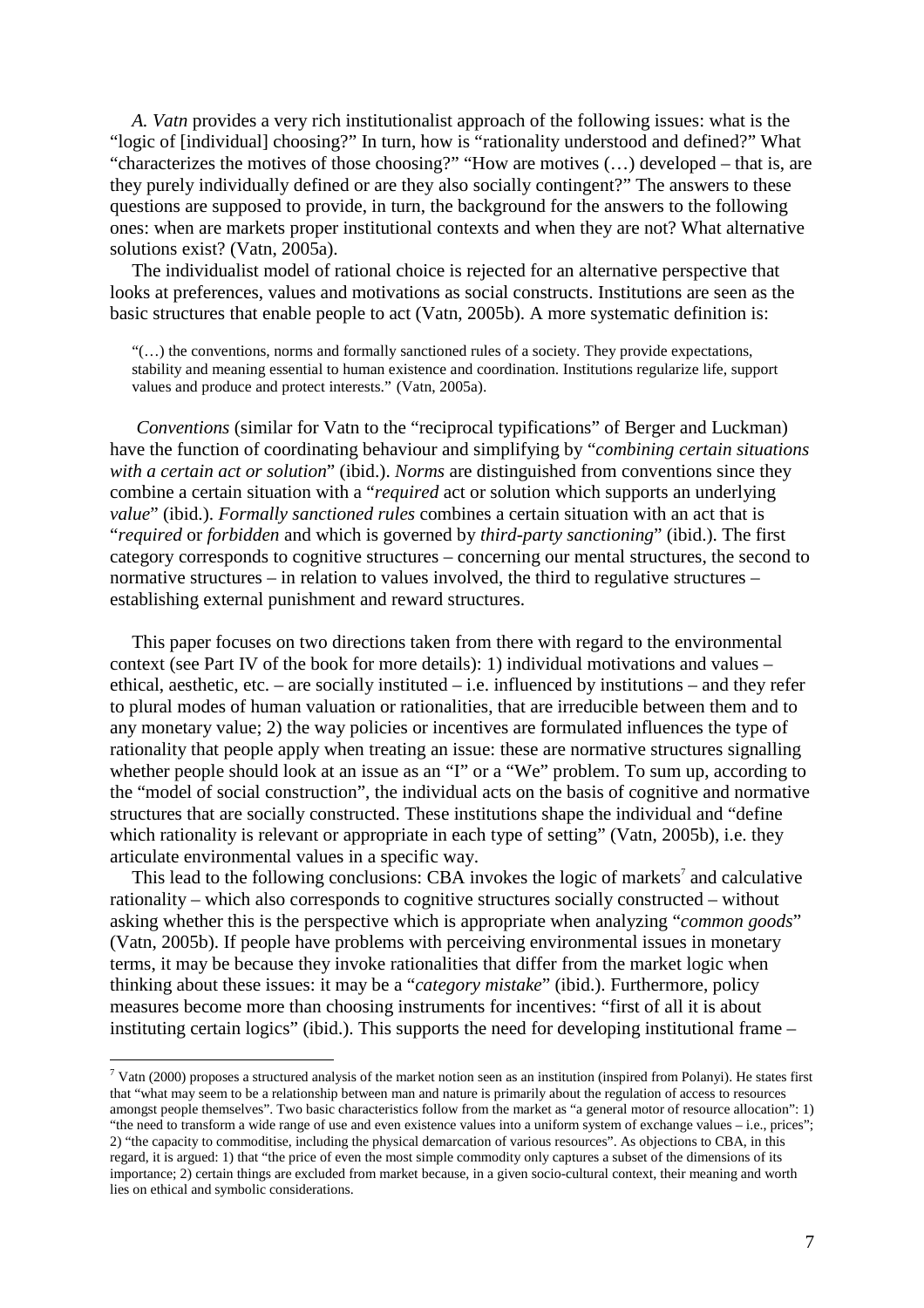multicriteria analysis, deliberative method – that can better take account of the plurality of environmental values: "environmental issues are basically the common good, about how we interact in each other's life" (ibid.).

 Before starting the next section, a number of comments should be made. On the whole, it can be said that SEE's concern is primarily with developing and applying an "institutional *microeconomics*" (Söderbaum, 1992, 2007, emphasis added) with a *normative* aim. These two attributes are forcefully related to the object of analysis: the multidimensionality of values characterizing environmental choices and the development of institutional arrangements for taking it into account. In this context, the model of the human actor and the manner in which institutions affect his/her behaviour are central themes – in terms of conceptual structuring. The dualist model praised, for example, by A. Sen – who is, however, not very structuralist – is integrated in a social-constructivist framework.

 Concerning the normative aim, SEE is somewhat close to 'neo-institutionalism'. While the purpose is not to promote the best arrangements with regard to limitation of transaction costs or availability of information, the main question remains to provide new formal institutional settings which would be *rational*, not from the viewpoint of the maximisation of an exogenous individual attribute, but from that of the collective, procedural legitimacy in relation to complex logics, themselves socially instituted. The object of study is not the conditions of emergence, reproduction and change of institutions in a context of *conflicting values* or rationalities, but the design of the "good institutions" to be provided to decisionmakers in order to "resolve practical conflict" (Trainor, 2006), even if Vatn (2005a) states that "institutions regulate conflicts, they also tend to normalize them, or make them 'invisible'. Through this kind of approach, there are dimensions of conflict that are necessarily insignificant or, precisely, made invisible; for example, the values' embeddedness in power relationships (Akbulut and Soylu, 2008). The naturalization problem, rightly pointed out in relation to ERE, may finally be present – while in other context – because the ontological framework and analytical categories that would enable to (try to) provide a denaturalized representation or to write the "script" of the "game" are not clearly established in SEE.

 This kind of uncertainty relates also to the more general question of the identity of the field. There seems to be a growing is a growing will to work out a "common structure of knowledge" (Ropke, 2005). Adaman and Özkaynak put it as follows:

"Although the approach has elaborated suggestions regarding the environmental issues, it has not yet considered the operation of the socio-economic system *as a whole*. Readers, therefore, may find it difficult to see how decisions on environmental issues might be incorporated into the overall picture. More precisely, although the Institutional school acknowledges the presence of a network of social institutions, some of which are value articulating and consequently takes a critical view of monetary reductionism, it nevertheless relies, in the final analysis and with varying emphasis, on the operation of market forces to determine the changes in capacity that occur in economies".

The mobilization of institutional theories in EE remains for now an open research program. It has already opened out promising areas of research and provided compelling insights for shunting the car of sustainability economics away from ERE. But, this movement has not yet developed clear and decisive epistemological and conceptual standpoints needed to work out a consistent framework for analyzing the "operation [dynamic and complex] of the socioeconomic system *as a whole*". As illustrations (rather abstract for the moment), we may here mention: 1) the substantive quasi-emptiness in which the notions of *commodity*, *economic*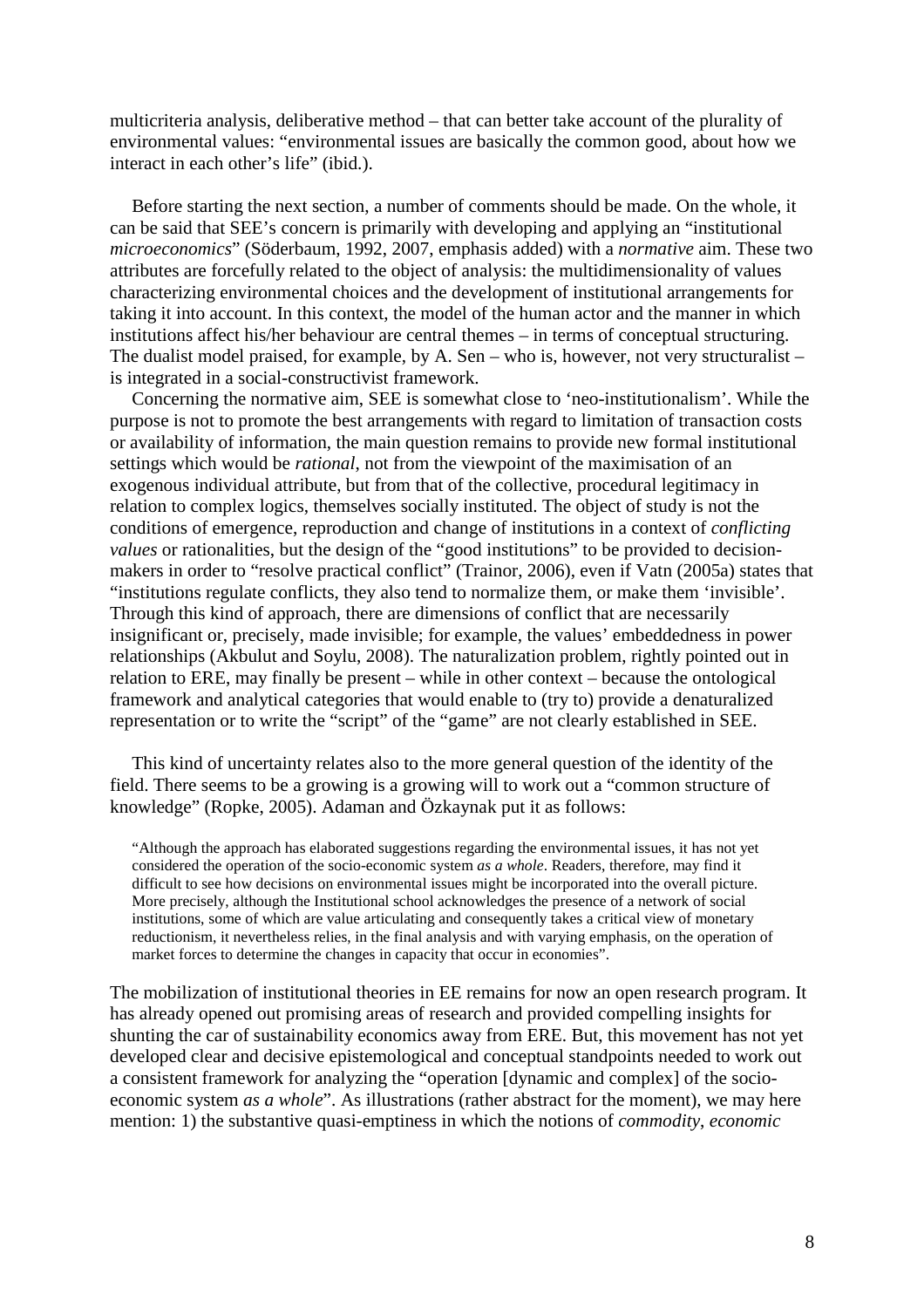*value*, and *money* are left, while these are central features of CBA and ERE; 2) (and so) the sort of silence about any structural explanation of the ecological crisis.<sup>8</sup>

 To be honest, the reasons for that are not so obvious. It may be related to starting (understandable) choices in terms of intellectual inspirations. For example, Martinez-Alier (1987) criticizes Marx and Marxism(s) from the ecological viewpoint and asserts that "not much is lost analytically by focusing on the use of energy as the central point in ecological economics". Burkett (2006) thinks that this stance signified the elimination of Marx from the EE's background. Many recent writings exemplify that (see section 4), and it contributes to deviate in some extent EE's investigations from two general standpoints: 1) *economic value* is produced only by socialized human labor and there is no economic value *as such*, i.e., that could be defined outside of social relationships; 2) *all* human-nature relationships refer, firstly and decisively, to relations between humans themselves.

 Institutionalism is crucial with regard to the analytical challenges faced by SEE. The paths already traced out by SEE are compelling and we think that their potential for structuring a common body of knowledge depends on the emergence of "a *holistic* (…) ontological and methodological standpoint" that will enable the researcher "to take full account of the *complexity* and *multidimensionality* of social and economic *structures* and natural systems and their *dynamic* interactions" (Adaman and Özkaynak, 2002, emphasis added). The next section confronts these necessary attributes of an institutional approach of economy-environment relationships with characters of main traditions of institutionalism in social sciences, in order to justify the choice of the *historical* one as the future direction of research in this regard.

# **3. A TAXONOMY OF INSTITUTIONALISMS**

 $\overline{a}$ 

Since the beginning of the 1990s, all theoretical traditions in economics describe themselves, in some regard, as 'institutionalist', even neoclassical economics.<sup>9</sup> It is thus necessary to have a clear view of what ultimately distinguishes each broad approach. The institutional perspective experienced a renaissance in a variety of social disciplines. This does not undermine the possibility of constructing a cross-disciplines and workable taxonomy of institutional approaches, such as the one proposed by Hall and Taylor (1996).

 In its more general sense, an institution refers to the set of rules, beliefs, ways of thought, habits and customs that guide the behaviour of individuals forming a group. Whatever the type of institutionalism, the main questions relate to the mediations between humans and social structures, and the way in which institutions guide the agents' behaviour while being actualized by it (Billaudot, 2004). The differences concern mainly interpretations of 1) the relationship between institutions and behaviour; 2) the process whereby institutions emerge, reproduce, and change. The taxonomy of Hall and Taylor (1996) – retaken by Théret (2000) – enables to distinguish between "Rational Institutionalism" (IR), "Sociological Institutionalism" and "Historical Institutionalism". Figure 2 (below) allows locating these broad categories along with some of their declinations – New Institutionalism in Economics (NIE), Conventions Economics (CE), Old Institutionalism (American and European) and Regulation Theory (RT) – in relation to their conception of institutions, and of rationality.

<sup>&</sup>lt;sup>8</sup> The paper of O'Neill and Spash (2000) reflect in fact the themes and current of a workshop on the "conception of value in environmental decision-making". It is stated that: "Standard economic approaches to valuation treat environmental problems as 'market failure' – environmentally good and bad outcomes fail to be captured in market exchanges. (…) A different approach argues that many environmental problems show how markets as an institutional structure have boundaries. That is, environmental problems reflect the limitations of market economics [?]. Environmental entities cannot or should not be treated as if they were commodities open for exchange in markets".

<sup>&</sup>lt;sup>9</sup> T.H. Veblen, one of the first institutionalist, was the first to use the term 'neoclassical' to refer to authors which used theories close to the marginalists and Marshallian thoughts… which he judged as non-institutionalist.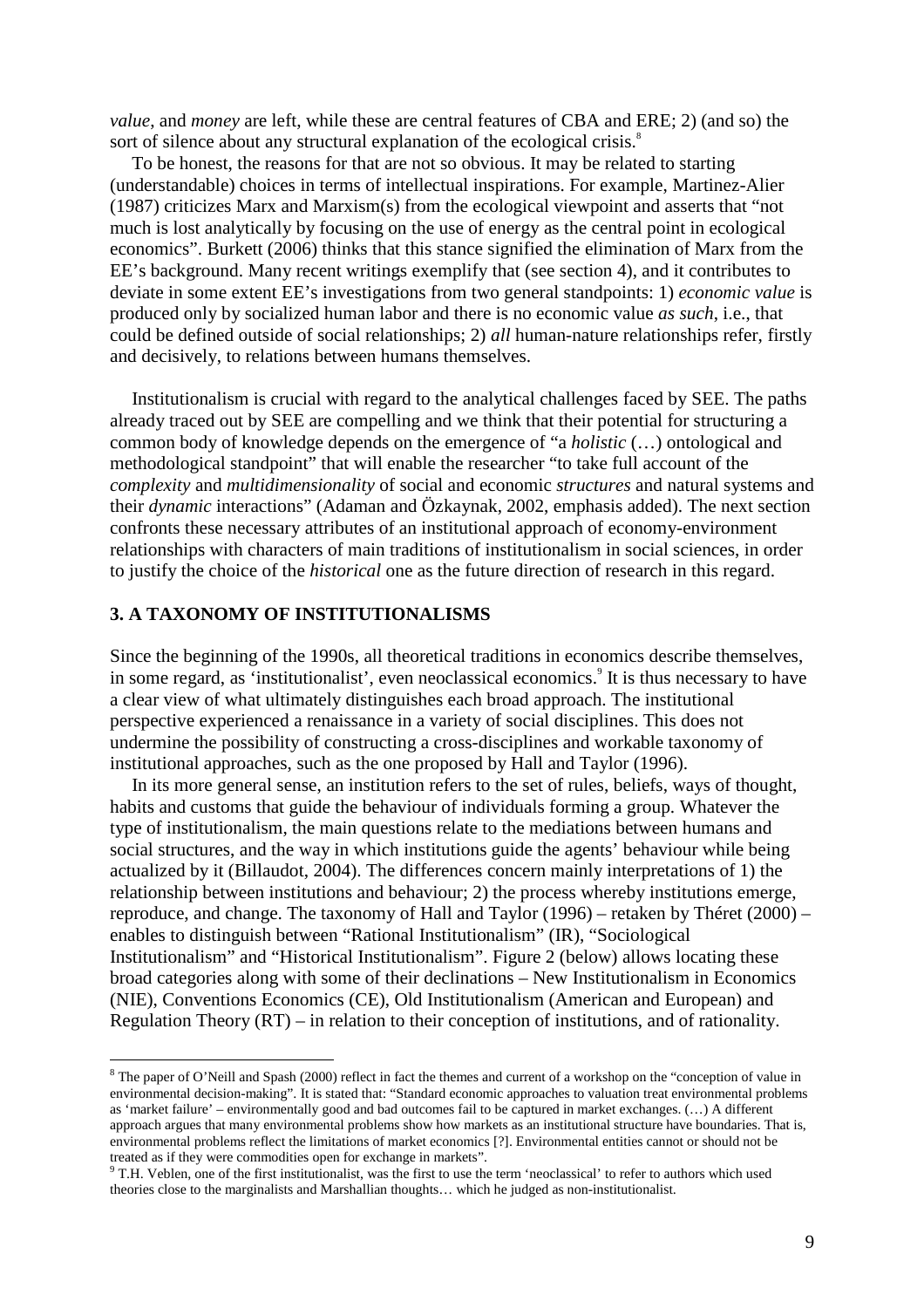

**FIGURE 2**. *The field of institutionalism* (Théret, 2000)

# **3.1. Rational Institutionalism (RI)**<sup>10</sup>

 $\overline{a}$ 

RI includes all approaches of the extended standard theory – transaction costs, North's, agency theories – that focus largely on property rights, rent-seeking and transactions costs (Hall and Taylor, 1996). Like other approaches, it contains some (evolving) variations (see Dequech, 2002). Following Hall and Taylor (1996) and Billaudot (2004), four features may be emphasized.

 The first feature relates to the set of *behavioural assumptions*. The actor's behaviour is likely to be driven, "not by impersonal historical forces" (Hall and Taylor, 1996), but by a (*strategic*) *calculus*: it would exist an *universal* and *natural* economic rationality; the actor has infinite capacities of calculus and has also fixed (perfectly identifiable) and exogenous objectives (except in North's works) which are somewhat troubled by beliefs, etc.

 The second relates to the question of *why an institution emerges*. The social field is seen as a series of "collective action dilemmas" – 'prisoner's dilemma', 'tragedy of the commons' – in which individuals strategic calculus are likely to produce a collectively sub-optimal outcome – due to transactions costs, information asymmetries, etc. It is the absence of institutional arrangements that prevent the achievement of the optimal one: these are conceived as constraints or second best solutions to *coordination* problems.

 The third relates to the question of *how institutions affect individual action*. The actor is driven by a strategic calculus that includes expectations on about others' behaviour. Institutions then structure such interactions: they affect (positively or negatively for the actor) the range of alternative on the "choice-agenda" (Hall and Taylor, 1996); they provide information or mechanisms that reduce uncertainty in the context of *strategic interaction*; they allow "gains from exchange" (ibid.).

 The fourth and last one refers to the questions of *how institutions originate*, how they *reproduce* and how they *change*. RI is essentially '*functionalist*': "it explains the origins of an

 $10$  The taxonomy of Hall and Taylor (1996) relates to political science. They use the expression "Rational Choice Institutionalism" (RCI). In a footnote they talk about the "new institutionalism" in economics which "overlap heavily [with RCI]". Billaudot (2004) uses "Rational Institutionalism". In Hall and Taylor (1996), "new institutionalism" covers all three different analytical approaches (RCI, SI, HI) that have appeared in political science over the past 15 years.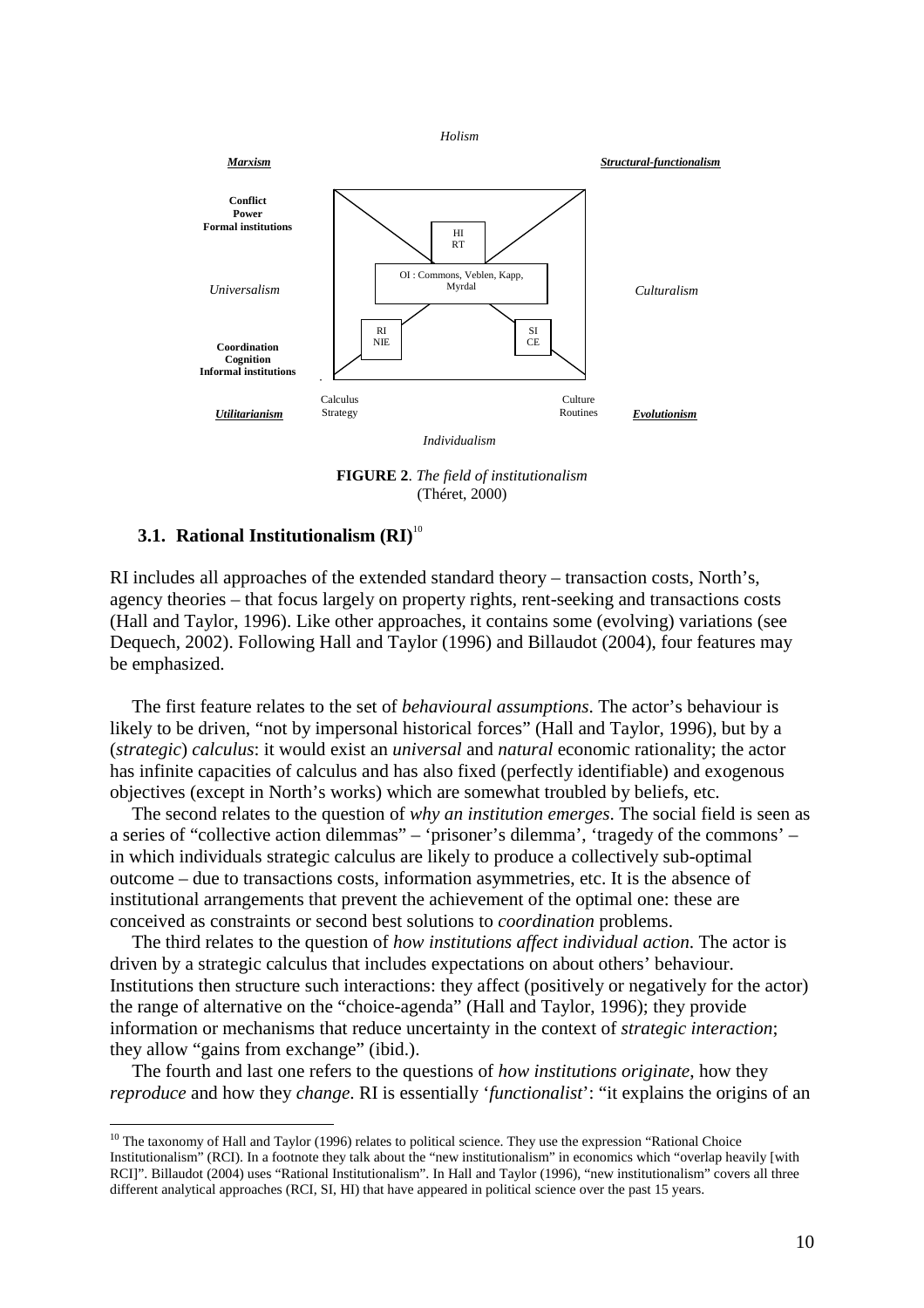institution largely in terms of the effects that follow from its existence" (ibid.). Their persistence relates to the value for the actors of the functions that they perform. Hence, the institution is created by the actors affected – '*intentionalism*', through mutual agreement – '*voluntarism*', in order to realize this value – i.e. the gains from cooperation and this institution persists as long as alternate institutional forms do not provide more benefits.

 Clearly, the refinements of neoclassical theory with the contribution of game theory, economics of uncertainty (while reduced to risk) or situations of information asymmetries, have improved realism of its models – e.g. the understanding of a number of situations of market failures that was not understandable under assumptions of perfect information and absence of strategic interactions. Hence, RI and game theory can well explain in *simple cases* institutional genesis which corresponds to a Nash equilibrium or a perfect equilibrium in an evolutionary game (Aoki, 2001): "*consensus* among actors habituated to strategic action and of roughly *equal standing* is necessary to secure institutional change" (Hall and Taylor, 1996).

 At least three criticisms can be leveled against RI. First, its high-level of functionalism is problematic: "one cannot safely deduced origins from consequences" or effects (ibid.). These effects may contribute to explain the reproduction of an institution, but this problem should not be confused with the problem of explaining an institutions' genesis. This functionalism results from the idea that institutions emerge for resolving economic problems, but that is wrong: neither the belief in God, nor trust aim at resolving such a problem, even if they may have effects on economic issues.

 Second, the high-level of purposiveness about institutional creation implied questionable assumptions about the actors and their rationality. The actors involved control the creation, they perfectly perceive the effects in terms of gains and the purpose of the institution is to secure these gains. The absence of any historical perspective (except for North (1990) and Greif (1998), in particular terms) explains such "heroic assumptions" (Hall and Taylor, 1996). The case of rationality is symptomatic in this regard: the calculative rationality is not universal and preferences are endogenous. The derivative calculus was invented in the 16th century, and mathematics need to be teached for being used and are themselves institutions.

 Three, the high-level of voluntarism make invisible the role of power relationships. Institutional creation is viewed as a "quasi-contractual process marked by voluntary agreement among relatively equal and independent actors" (ibid.). Although it may depict some simple cases, it understates the "degree to which asymmetries of power vest some actors with more influence than others over the process of institutional creation". Power and conflicting relationships may be fundamental source of institutional change. This assumption requires considering that new institutions are created "in a world already replete with institutions" (ibid.) – so that rationality, motivations of actors and relationships between them are largely driven by them. SI and HI insist on this point.

#### **3.2. Sociological Institutionalism (SI)**

 $\overline{a}$ 

SI is represented in sociology within the sub-field of organization theory, in economics with the French CE and more generally by many culturalist approaches.<sup>11</sup> There are many variations between approaches generally included within SI. Still following – partly – Hall and Taylor (1996) and Billaudot (2004), four features may be emphasized to render it relatively distinctive.

 $11$  Hotimsky et al. (2006) use the expression "Institutional sociology". They also describe it as emphasizing the importance of *power* and *legitimacy*. In Hall and Taylor (1996), Théret (2000) and Billaudot (2004), these two features are used to divide betweem SI and HI. The proper existence of SI may remain an open question. For instance, Hall and Taylor include the works of N. Fligstein within SI, while others use them in a historical-institutionalist perspective.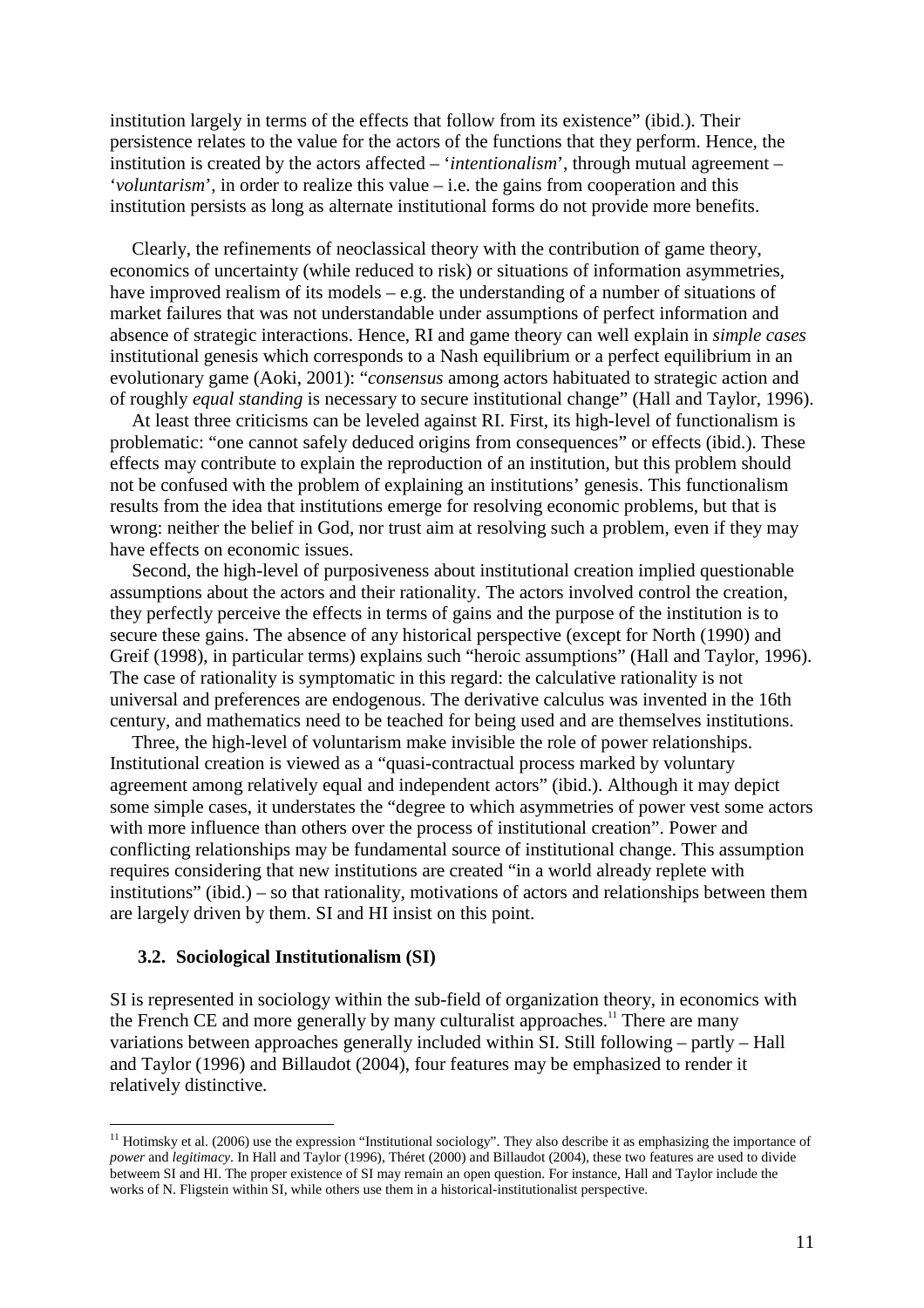The first relates to the *definition of institutions*. SI defines broadly institutions to include: "formal rules, procedure, norms, symbols systems, cognitive scripts, and moral templates that provide the 'frames of meaning' guiding human action" (Hall and Taylor, 1996). Comparing to HI, SI puts more emphasis on informal institutions. Here, the definition of 'culture' includes not just shared values, but also routines, symbols providing guides for behaviour, so that culture is defined as an institution.

 The second relates to *the relationship between institutions and human action*. Institutions are essentially viewed either or both as *social norms and cognitive structures*. In the first view, institutions are associated with specific roles to which specific values or norms are attached. Individuals socialized into these institutional roles internalize these values or norms and they affect behaviour in the sense that individuals behave, through interpretation – in accordance with these norms. The cognitivist view emphasize the idea that institutions influence behaviour by providing cognitive structures and models that are indispensable for action because they provide, as Vatn (2005a) writes, "expectations, stability and meaning essential to human existence and coordination".

 The third feature is closely related to the latter since it refers to the *model of human actor*. SI is influenced by *social constructivism*: "institutions influence behaviour not simply by specifying what one should do (…). The self-images and identities of social actors are said to be constituted from the institutional forms, images and signs provided by social life" (Hall and Taylor, 1996). "[Institutions] also constitute the individuals themselves and their interests" (Vatn, 2005a). SI often rejects any form of holism which would negate the "liberty of the actor": "humans both influence and are influenced by the institutions" (ibid.). Central to this perspective is the notion of *interpretation*: facing a situation, the actor has to find a way of recognizing and responding to it. The symbols and practices implicit in the institutional world provide the means: the actor can manipulate or reinterpret these symbols and practices (Hotimsky et al. 2006), "work with and reworks the available institutional templates to devise a course of action" (Hall and Taylor, 1996).

 Accordingly, SI largely endorses a *complex methodological individualism*, which is different from RI. The approach is comprehensive and rests on the assumption of a socialized actor, adopting a culture and specific routines. Individuals have internalized or follow routines and values and act according to the interpretation they make of rules and according to their values. This does not suggest that they are not goal-oriented or rational. *Rationality* is shaped by institutions and the goals or the interests – even if most of sociological institutionalists are reluctant to talk about individual interest – toward which an actor is striving are generally conceptualized in broader terms – e.g. justice, altruism, etc: "actors (…) are more driven by concerns for doing what is institutionally acceptable and culturally appropriate than by some kind of cost-benefit analysis" (Powell and DiMaggio, 1991).

 The fourth feature refers to the problem of *explaining institutional genesis, reproduction and change*. Actors or organizations often adopt new institutional symbols, practices or rules because it enhances their "social legitimacy" in the extent which the latter are widely valued within a broader cultural environment (Hall and Taylor, 1996). Hence, the question of what confers *legitimacy*, i.e. the sources of cultural authority – become central to this approach. Hotimsky et al. (2006) stress that legitimacy is "grounded in actors' subjective orientations and beliefs about what is considered appropriate or morally correct" and they refer also to Mahoney (2000) who states that the legitimacy of an institution may range from "active moral approval to passive acquiescence in the face of the status quo". Institutional reproduction then rest on a positive feedback process of increasing legitimacy. Institutional change may come about by arising inconsistencies "between multiple cognitive frameworks that are predominant in society, providing a basis for actors to adopt new subjective evaluations and moral codes concerning appropriateness" (Hotimsky et al. 2006).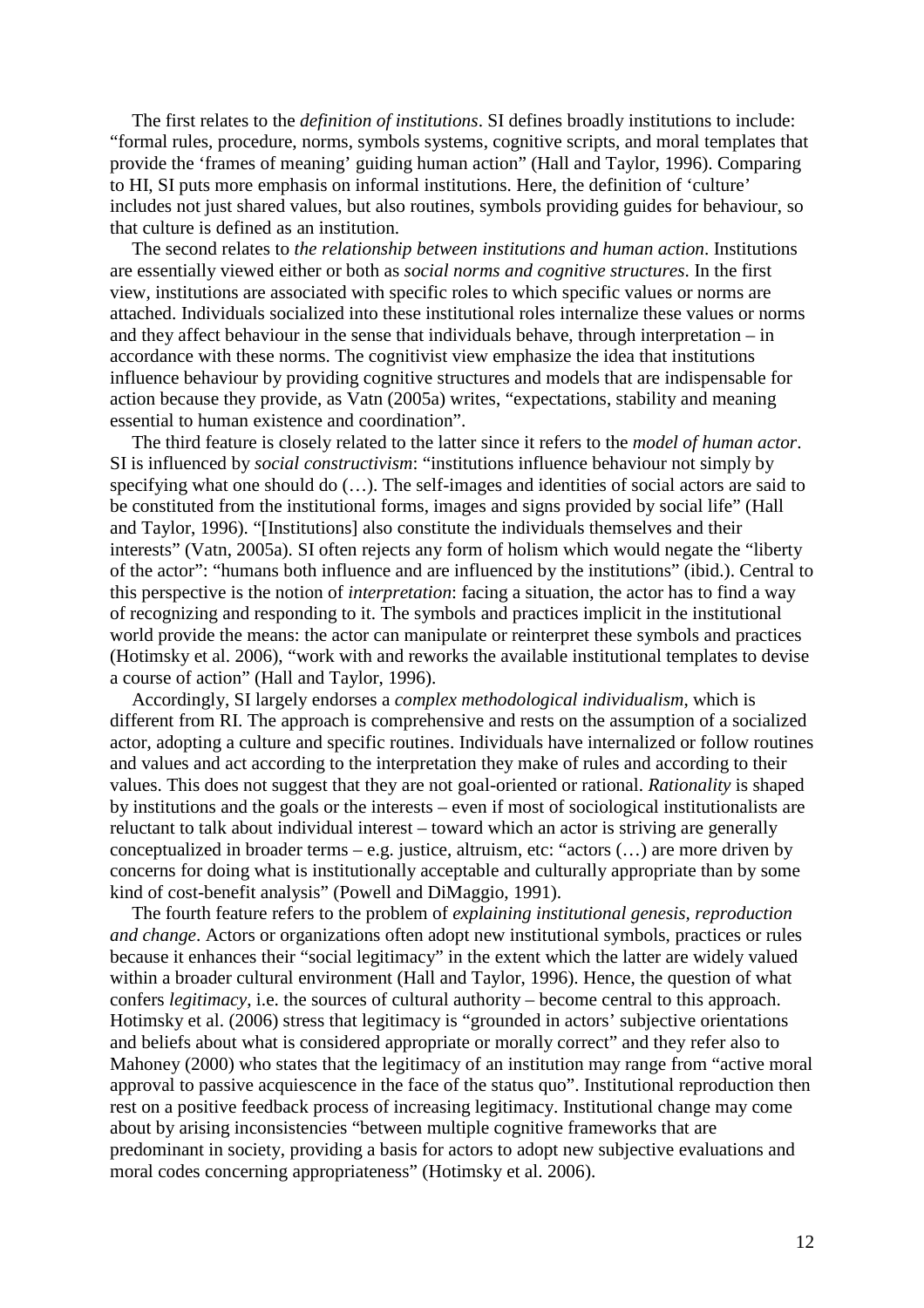SI provides serious improvements over RI in explaining individual behaviour and collective actions: 1) it emphasizes the variety of motives of action and of 'cultural universes': the idea of plurality of rationalities or modes of human valuation can be founded on such approaches; 2) it shows that institutions are not simply constraints for individuals; 3) it emphasizes that the existing world of institutional rules and symbols delineates the range of institutional creation.

 Here again at least two issues can be discussed. The first relates to the model of human actor. Most of these approaches are deeply concerned with the problem of relationships between institutions and individual behaviour and actor's subjective orientations play a crucial role in explaining institutional genesis and change. But the ontological status of these subjective orientations remains often unclear. The emphasis on social constructivism is rather attractive but the latter's articulation with the (often implicit) dualism in the self remains problematic: we could ask why individuals would do what is culturally appropriate? And what explains the genesis of altruism and of the sense of justice?

 The second issue relates to the problem of institutional change. The latter in SI is conceived as a diachronic form of variety. As Hall and Taylor (1996) puts it, the approach that SI takes to such processes "often seems curiously bloodless" in the sense that it miss the extent to which processes of institutional production and change "entail a clash of power among actors with competing interests". That is to say, conflict, power and violence are not taken into account in explaining institutional emergence and change.<sup>12</sup> Many frames of meaning, practices and symbols emerge not only from processes of interpretation but also from processes of conflict.

 This kind of 'harmonicism' – in CE it is vey likely due to the fact that the institutions' aim is to resolve problems of coordination – entails a normative bias (Amable and Palombarini, 2005): the poverty in terms of conflict and power explains the "poverty of history" (Johnson, 2004) in explaining institutional genesis and change. The emphasis on collective legitimacy and social appropriateness lead some approaches to promote, in some context, a just deliberative order – e.g. democratic rules that would enable the expression of plural views and in which consensus would be achievable.

#### **3.3. Historical Institutionalism (HI)**

 $\overline{a}$ 

HI does much to alleviate such criticisms. This field includes several authors or schools of thought: T. Veblen, J.R. Commons, Régulation Theory, 'Variety of Capitalisms' approaches, or the Social Structures of Accumulation approach. Generally, the definition on institutions does not differ so much from that of SI. The emphasis stressed on such or such aspect often depends on the analytical purpose of the author or the approach. In the context of the other traditions reviewed, three features of HI are clearly distinctive.

The first relates to the question of *why an institution emerges*. RI explains that institutions emerge for resolving problems of coordination in the context of strategic interactions. In SI, the coordination problem, and more generally, the question of the creation of a legitimized social order are central. For HI, an institution is essentially a *mediation* that emerges in order to *regulate* – not to resolve or to 'extinguish' – the *social conflict* between *contradictory interests* of agents and to institute *de facto* a new social order (Théret, 2000).

The second, closely related, refers to the problem of the *institutional genesis, reproduction* and *change*. While RI and, to a least degree, SI emphasize the functionalist aspect, HI highlights the role of *power*, *conflicting relationships* and *collective action* in the process of creation and change of an institution, especially formal institution – so explaining the

 $12$  In this sense, Hotimsky et al. (2006) seem to confuse SI and HI when they regroup the "power-distribution" and the "legitimacy" accounts of processes of genesis and reproduction of institutions under the expression "Institutional sociology".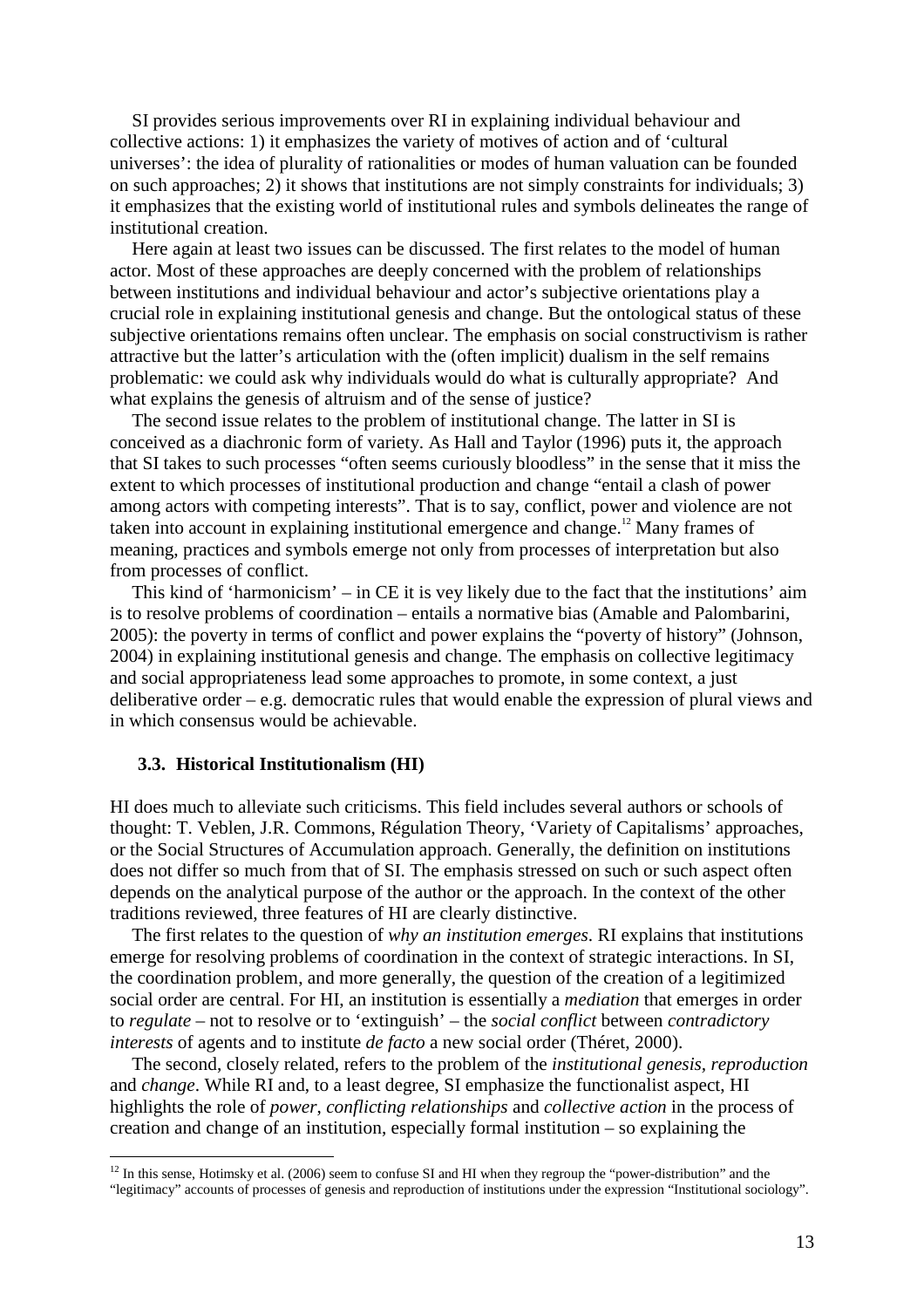importance of *law* in these approaches. Since interests are inherently contradictory, only political compromises between groups or classes enable to institutionalize new rules. These rules allow a *temporary stabilization* of the social conflict: "institutions structure conflict so as to privilege some interests while demobilizing others" (Hall and Taylor, 1996). HI emphasizes the creating role of power and conflicting relationships, but none of this suggests that *functions* of reduction of uncertainty or of cultural referential frame are denied: they are in fact integrated in a synthetic view which stresses that an institution 'vehicles' a common sense and a symbolical and normative transcendental order (Amable and Palombarini, 2005).

For IH, consequently, the institution appears to be, not at all a constraint, but a necessary condition to economic action and to the dynamic reproduction of the social order *by putting into brackets conflicts*. Indeed, no market activities – as such inherently instable and uncertain in terms of outcomes – and would take place without the existence of a state law, of rules of protection for property rights, debt payments and quality of products, etc. These rules do not constraint market but are even its conditions of existence: "institutions are collective action in restraint, liberation and expansion of individual action" (Commons, 1934).

Moreover, the institution is not only a referential but also a language: the institution creates the categories to which it applies. For instance, the 'wage-earning' institution creates the categories of 'wage-earner', 'employer' (capitalist) and 'wage': these categories have to be apprehended only through their respective relationships that are mediated by the institution. The category of 'wage' cannot be thought as such, but only in a society in which there are relationships based on the juridical subordination of labour, as defined in capitalism.

The third feature refers to the question of *the relationship between institutions and human action*. It should be noted that HI tend to conceptualize the relationship between institutions and individual behaviour in relatively broad terms (Hall and Taylor, 1996). HI is based on a *structuralist holism* and focus more on social structures and organizations (Montalban, 2008).<sup>13</sup> But as Hall and Taylor (1996) put it, "it is through the actions of individuals that institutions have an effect on (…) outcomes".

The idea of rationality in HI is much more complex to interpret than in SI and RI, since it seems to be at the crossroad between the instrumental rationality and the one of SI. As socialized individuals, agents' preferences and behaviours result from the incorporated rules and routines. Culture, values and routines are thus central to the agent's behaviour. If the calculative and maximising rationality is rejected by the historical institutionalist approaches in economics and economic sociology<sup>14</sup>, the notion of *interest* remains nevertheless fundamental to the HI's problematic. RT, for instance, is closed to the Bourdieusian conception on the interest (Bourdieu, 1994). The calculus is not the general behaviour of the agent. Incorporated practices, routines and structures affect much more the agent's behaviour, but always in the direction of the individual interest (the *habitus* concept allow Bourdieu to develop the dialectic relation between objective structure and subjective action): the latter is a

 $13$  The following comment of Hall and Taylor (1996) about the divide between structural-functionalism and HI in political science can also be applied in economics: HI sees "the institutional organization of the polity or political economy as the principal factor structuring collective behaviour and generating distinctive outcomes" instead of seeing "social, psychological or cultural traits of individuals as the parameters driving much of system's operation".

<sup>&</sup>lt;sup>14</sup> Hall and Taylor (1996) state that in political science historical institutionalists approaches are divided about this issue between: 1) the "calculus approach": those who adopt a calculus approach and focus on those aspects that are instrumental and based on strategic calculation; and 2) the "cultural approach": those who stresses the degree to which behaviour is not fully strategic but bounded by an individual's worldview. The calculative aspect is clearly rejected in the Régulation Theory, for example. Perhaps the expression "instrumental" or "interested approach" would be more appropriate that "calculus approach" for HI in economics and economic sociology. The central point for any consistent historical institutionalist approach is the rejection of the anthropological hypothesis made about the agent's interest: (1) all actions are conscious and fully deliberate; (2) the cultural and social contexts do not play a role regarding them (3) they are made under the scope of the methodical pursuit of an individual advantage – the arithmetic of pleasures and pains.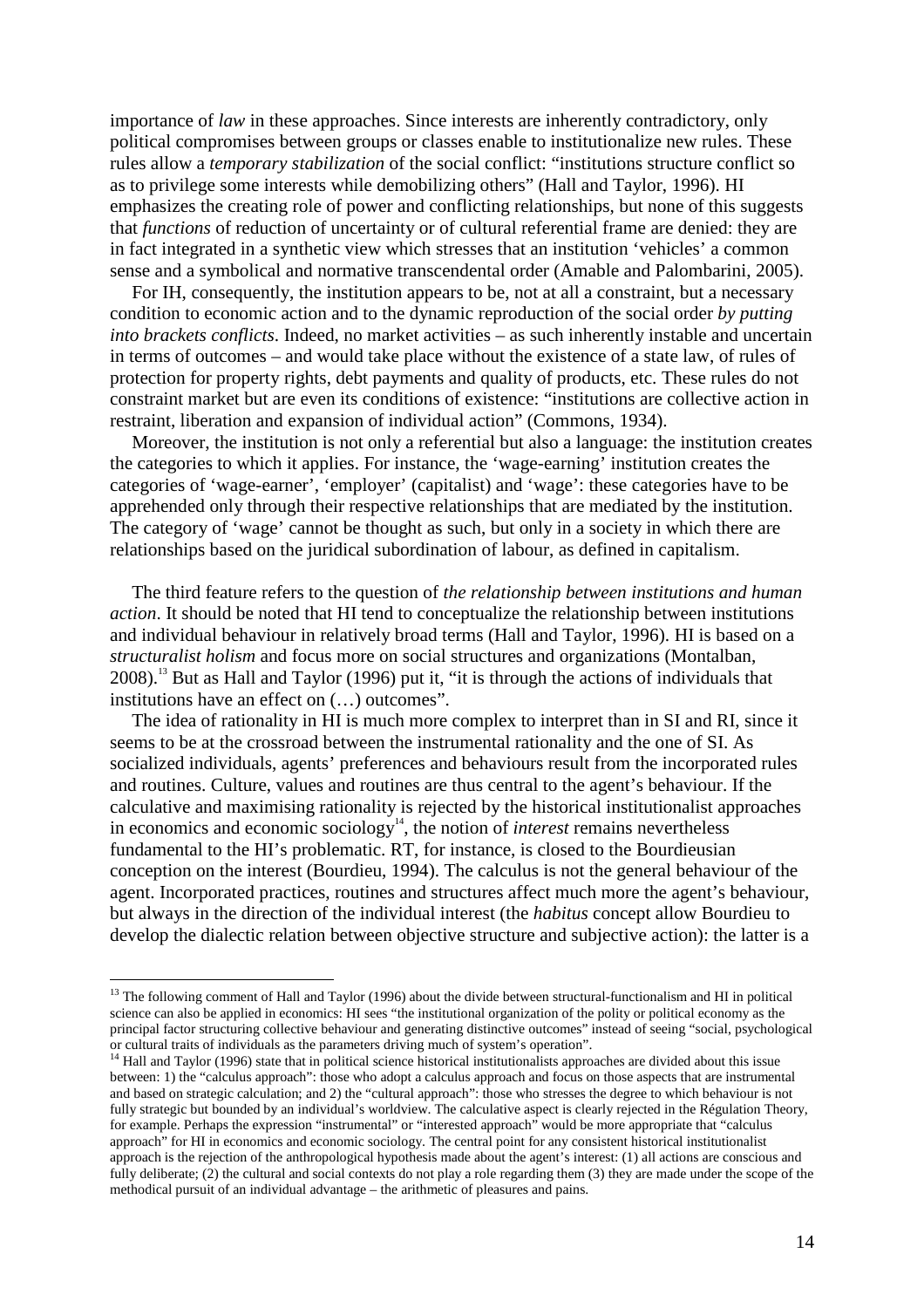social construct, a 'putting into form' of the *libido* that Bourdieu calls *illusio* (Bourdieu, 1994; Lordon, 2006). The interest always relates to a particular field – i.e. to a symbolic system, and is simply what has *value* for the agent. HI implies thus to explore the social conditions of *interestment* or valuing. The use of calculus is limited to very particular situations and the strategic calculus is itself much simpler than the one supposed by neoclassical theory.

The hypothesis argued by HI is thus an *institutionally located rationality* (Boyer, 2004): 1) symbolic structures affect calculus and the way in which individuals represent their environment to themselves; 2) the institutional and symbolic environment as well as the social position of the agent condition his interest; 3) institutions synthesises the relevant information for the agent. Hence, institutions vehicle a symbolic sense and system which organize the systems of values to which agents refer and, thus, their propension to consider that something is or is not of value: they are institutions of sense and language (Descombes, 1996).

An important corollary of the assumption of agents having institutionally located rationality is that their objectives and performance criteria are only relevant in relation to their social positions and their particular environments. Any (economic) category relates to a specific symbolic universe which organizes the agents' rationality as well as their practices.<sup>15</sup>

If interests are contradictory, then it cannot exist for HI any common objective to be achieved, as any "good governance" for that. In contrary, HI must lead to a *radical renouncement of any category of optimum or efficiency* in order to consider the polity as the space of mediation of conflicts and institutionalisation: if performance criteria have somewhat an objective character, they are always social constructs which favour some agents' interests against others. It results that the reference to the optimality of an institution is necessarily a normative claim – to be explored through a theory of justice. What need to be explored from the HI viewpoint is the *dynamic stability of institutional arrangements and their contradictions*.

In this sense, HI can be viewed as a constructivist and genetic structuralism: it seeks to take account of the agent's subjectivity by replacing it within its objective positions. The approach implies to study: 1) the institutional genesis – i.e. the conflict – and the resulting rules; 2) the agents' position in the economic space that results from the rules; their representations in relation to their social positions; 3) the conditions of the dynamic reproduction of the institutional order, i.e. the institutional complementarities and the regulation of the system. The approach focus on the stability, consistencies and contradictions of society or a sub-space of it, for instance with concepts of institutional complementary, institutional hierarchy, instituted compromise and mode of regulation, that RT has worked out. HI does not particularly aim to provide political prescriptions – the polity being endogenous – or to define "optimal" or "just" institutions. It tend rather to offer to affected agents the intellectual tools that would enable to orient the conflicting relationship toward their advantage by revealing the working logics of domination and the working competitive interests in institutional orders.

 This section could have appeared as getting us away from the institutionalist approach of SEE and the claim for the need of an innovative framework that would allow analyzing economy-environment relationships in a holistic and inclusive way. Actually, it has served: 1)

<sup>&</sup>lt;sup>15</sup> In the *Grundrisse*, Marx writes about the interest: "The economists express this as follows: Each pursues his private interest and only his private interest, and thereby serves the private interests of all, the general interest, without willing or knowing it. (…) The point is rather that private interest is itself already a socially determined interest, which can be achieved only within the conditions laid down by society and with the means provided by society; hence it is bound to the reproduction of these conditions and means. *It is the interest of private persons, but its content, as well as the form and means of its realization, is given by social conditions independent of all*." (Marx, 1967, p. 93, emphasis added).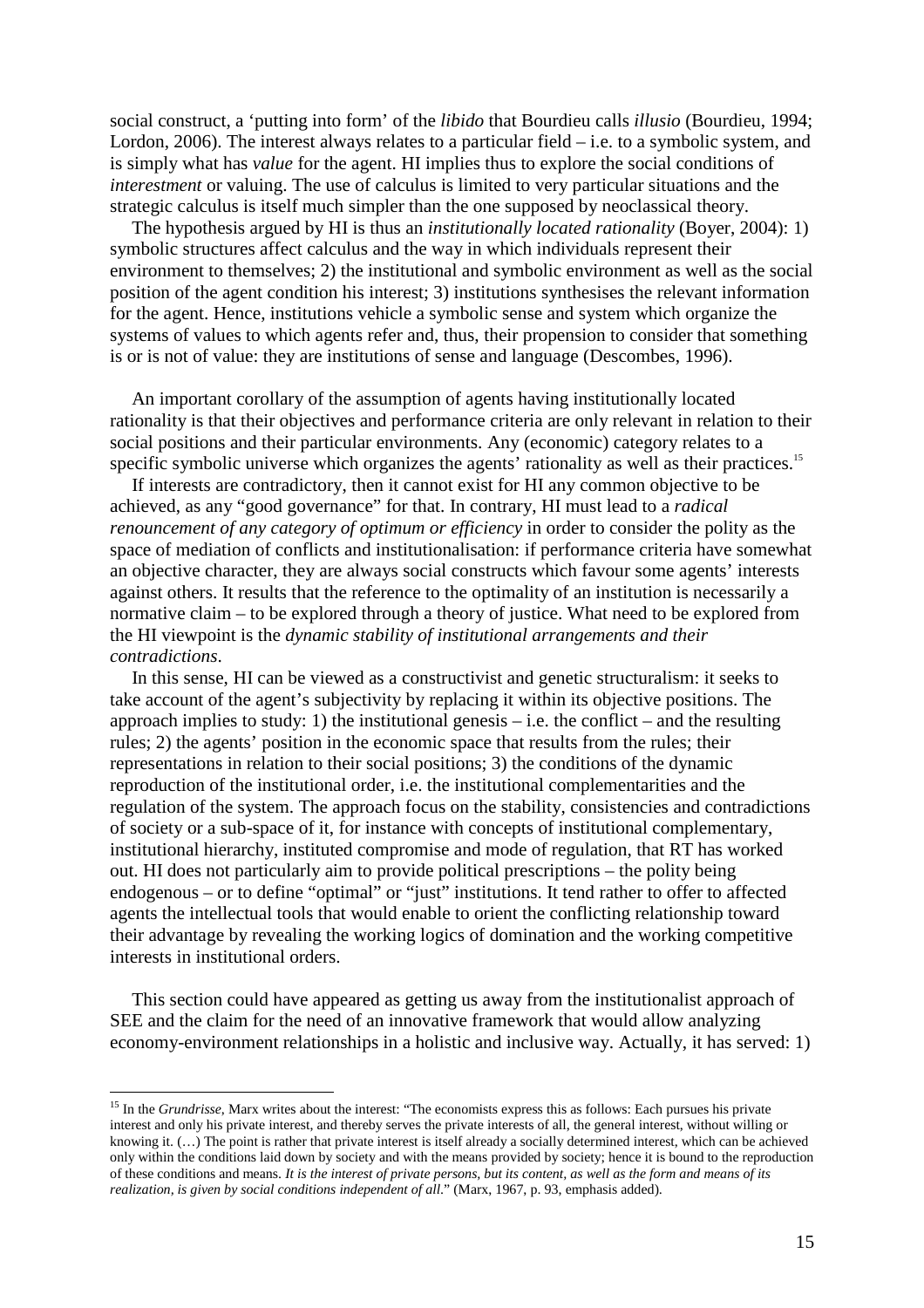to locate the SEE's institutionalist orientation as being *rather* akin to SI's standpoints. This statement could be disputed in light of the following considerations:

"We therefore have to accept that *whatever institutional structure is formed*, it implies the recognition and protection of some interests and the denial of others. (…) Partly the relevant social groups may lack the political or other necessary power. Partly they are not able to legitimize their interests on the grounds of arguments that are acceptable within the existing political system" (Vatn, 2005a).

These ideas form part of HI's core argument. What is (or should be) rather external to the latter is the treatment of the problem of the "grounds" on which "an interest can be said to be legitimate". The idea that the "choice of institutions must be based on arguments, on reasoning about what sort of society we want to foster" bring then the approach much closer to the SI's 'harmonicism' than to HI; 2) to emphasize the holist-structuralist and dynamic attributes of HI that bring it, a priori, to the status of relevant option for the sake of SEE's project. The SI-oriented approach of SEE did and still does much to counter and to deliver alternatives to CBA – i.e. *plural value articulation*. This orientation, added to various other standpoints (see 4.1.), has nevertheless contributed to the leaving aside of potentially fruitful standpoints – while clearly stated by Vatn and Söderbaum – or directions of research when it is question of studying the human-nature relationships in a socio-historical perspective. The purpose of the next section is to integrate them into a primary framework of an historical institutionalist of environment.

## **4. VALUE(S), MARKET AND NATURE: FRAGMENT OF AN HISTORICAL INSTITUTIONALIST APPROACH OF ENVIRONMENT**

Two assumptions underlie our proposal: 1) the systematic study of human-nature relationships in a socio-historical perspective constitutes the more promising avenue for achieving the task that some socio-ecological economists have assigned to themselves. 2) a historical institutionalist analysis of these relationships is a fruitful way for bringing together SEE's results – after some reformulations – with some other theoretical and methodological standpoints about the dynamic interactions between environment and capitalist's economic and social structures. To our knowledge, the work of Zuindeau (2007) is the first attempt of bringing a HI's school – RT – within the environmental arena, but without inscribing it into the 'state of the art' in EE, so that important features of it have could be missed.

 An integrative view leads to the idea that a consistent *heterodox* and *disciplinarily open* research program can be derived from the delimitation of *fundamental forms* of the mediation between humans and nature in capitalism (4.1). The idea of diversity and specificity in the humans-nature relationships can be tackled through the theme of the *social construction of wealth* (4.2). The main directions of future research will be then provided (4.3).

#### **4.1. Property rights and economic value (abstract labor)**

Any human activity implies two levels: 1) the human-nature relationships; 2) the relationships between humans themselves. The distinction between "economic sphere" and "politic sphere" often used to qualify and to distinguish these two levels is an analytical mistake (Billaudot, 2006). For Polanyi (1977) the substantive meaning of the economy – in opposition to the formal definition – "stems, in brief, from man's patent dependence for his livelihood upon nature and his fellows. He survives by virtue of an *institutionalized interaction between himself and his natural surroundings*. That process is the economy" (emphasis added). In other words, the main thrust of the substantive approach is Polanyi's proposition that "man's economy, as a rule, is submerged in his social relationships" (Polanyi, 2004). Commons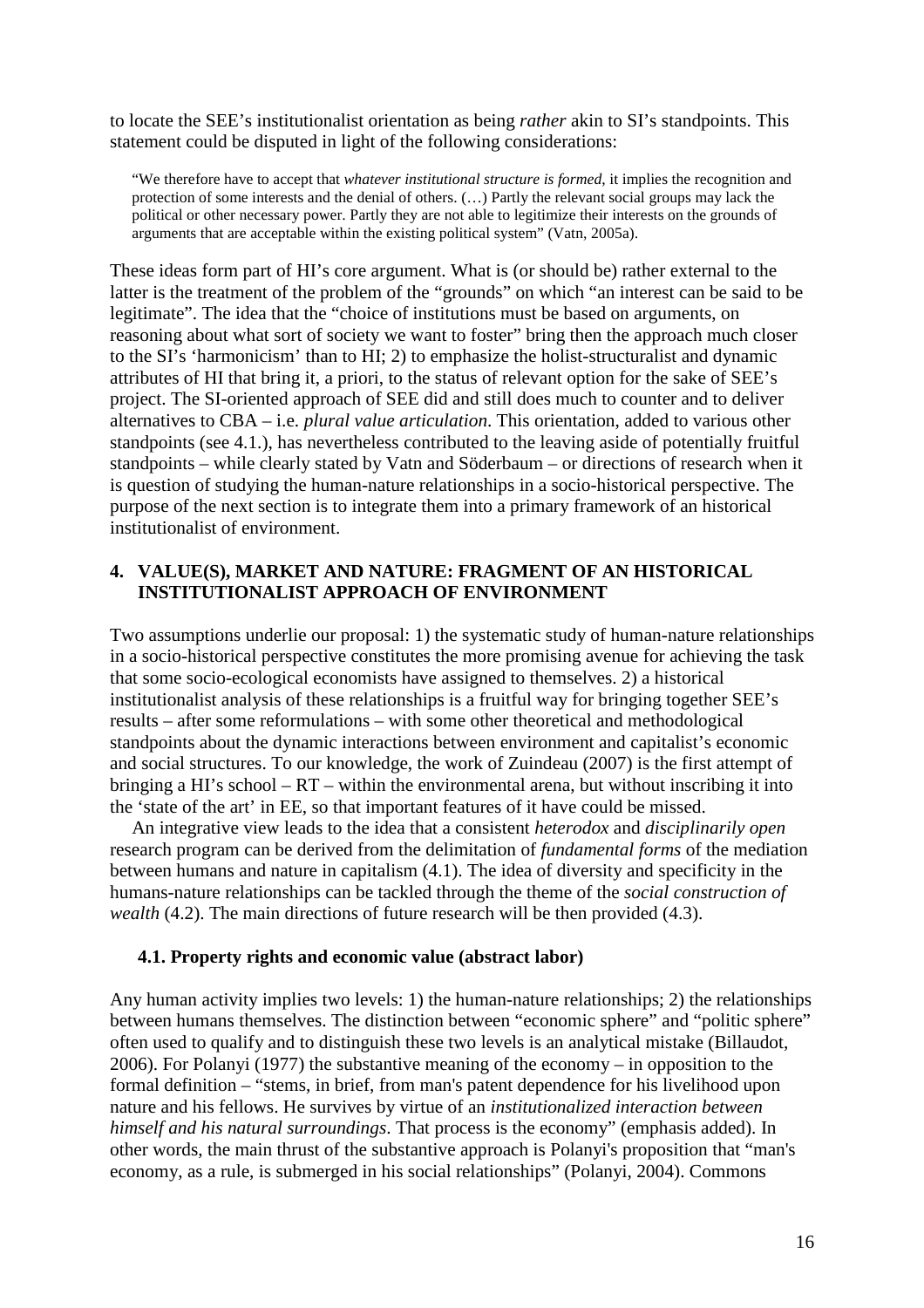(1931) holds the same view: "The classic and hedonic economists, with their communistic and anarchistic offshoots, founded their theories on the relation of man to nature, but *institutionalism is a relation of man to man*". Marx (1994a) defines relations of production as relationships that humans establish between themselves for acting on nature.

 Marx views human labor as the fundamental mediation between humans and nature, whatever the considered social mode of production: "So far as labor forms use-values, i.e., as *useful labor*, it is therefore a necessary condition, independent of all forms of society, for the existence of the human race; it is an eternal nature-imposed necessity, in order to mediate the metabolism between man and nature, and thus human life" (Marx,  $1994a$ ).<sup>16</sup> The corollary is the general notion of *property*: "All production is appropriation of nature on the part of an individual within and through a specific form of society. In this sense it is a tautology to say that property (appropriation) is a precondition of production" (Marx, 1967).

 Marx is interested in revealing the nature of a specific form of society or mode of production – capitalism. In this mode, the *concrete* human labor can be seen itself as mediation between the two fundamental forms of mediation between humans and nature: 1) "a specific form of property, e.g. *private property*. (Which further and equally presupposes an antithetical form, non-property)" (ibid.); 2) the *abstract labour* – i.e. "labour as expenditure of labour power, regardless of the "useful" way in which it is expended" – which is the substance of the "economic value" of a commodity – a purely social phenomenon – which, in turn, "in the final instance takes the money form" (Marx, 2007a).

#### **Private property rights**

 $\overline{a}$ 

In the Manuscript Marx (2007b) writes that "there is no political economy without private property". This statement can be viewed as referring to the naturalist view of classical economics.<sup>17</sup> It can be seen also as stating the historical precedence and pregnancy of private property – a "juridical relationship" (Marx, 1994a) or a political construct – in studying capitalism. Taduro (2008) recalls that Marx and Engels view the disintegration of feudalism as a process of appropriation of natural resources by the dominant class – notably forest areas collectively used before by rural populations. A "tragedy of appropriation of the commons" (ibid.) is described by them, even if it concerns more social aspects of destructions caused by the bourgeois' management of forest resources.

The precedence and the social character of property rights is clearly emphasized by Commons (1931): "it is society that controls access to the forces of nature, and transactions are, not the "exchange of commodities," but the alienation and acquisition, between individuals, of the rights of property and liberty created by society, which must therefore be negotiated between the parties concerned before labor can produce, or consumers can consume, or commodities be physically exchanged."<sup>18</sup> Property right is thus a mediation between humans and nature and between humans themselves. As an institution, this right is the product of social conflict, and its forms are historically variable: it results from a political compromise about wealth or resource use-conflicts.

<sup>&</sup>lt;sup>16</sup> The "metabolic character" of natural transformations performed by human labor is often mentioned by Marx. Through this metabolism, there is a retroactive relation between humans and nature. Transformations of matter and energy are also transformations of society and humans.

 $17$  "This political economy begins by seeming to acknowledge man (his independence, spontaneity, etc.); then, locating private property in man's own being, it can no longer be conditioned by the local, national or other characteristics of private property as of something existing outside itself" (ibid.); "History rather shows common property (...) to be the more original form" (Marx, 1967).

<sup>&</sup>lt;sup>18</sup> While ultimately linked to the production of economic value, Commons' and Marx's definitions of the capitalist property right have a distinctive feature: for the former, it corresponds to right on future values, whereas for the latter, it refers more to the spoliation of *past values* – i.e. incorporated work into the thing received by the owner (Guéry, 2001).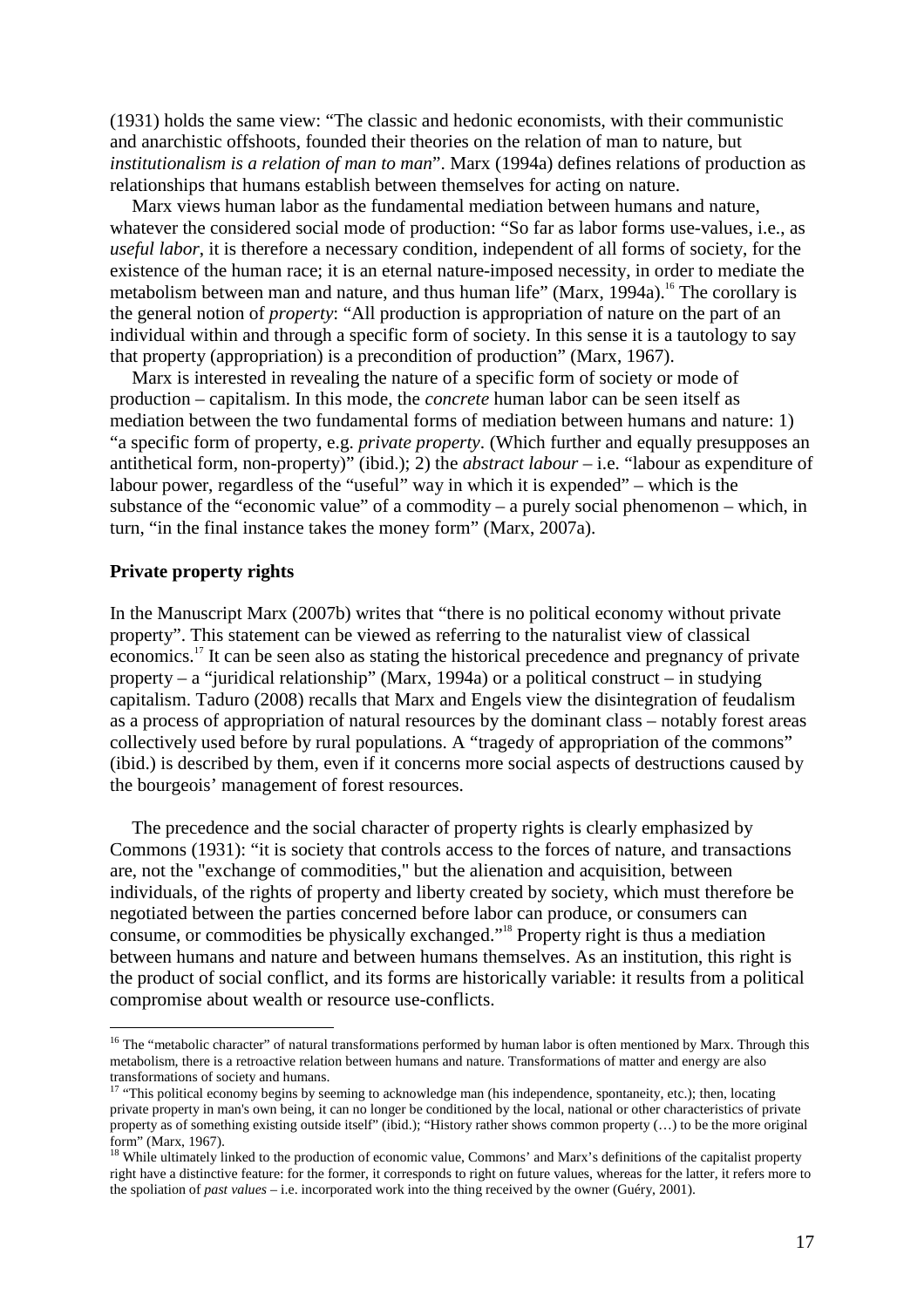Commons (1934) deeply analyzes the capitalist property right (CPR) and its transformations. Generally, three attributes can be distinguished: 1) the *usus* right – to use the good; 2) the *abusus* right – to dispose of it as we choose; 2) the *fructus* right – to obtain gains and revenues from it. The CPR is thus intimately linked to the market: the *usus* relates to the good's *use-value*, the *abusus* to its potential *selling*, and the *fructus* to its *capitalisation*.

Commons (1934) argues, in relation to that, that we should make a distinction between "tangible property" – corresponding to the "material" use (not necessarily physical) – and "intangible property". The former relates to the "traditional" use – producing and consuming, while the latter refers to the "capitalist" use – acquiring for selling. Capitalism is ultimately characterized by the passage of the former to the latter: the property of a good become an asset or a capital – i.e. a right to obtain future revenues. While the "tangible property" relates to the possibility of using a good to produce and to increase social wealth, the "intangible property" allows getting the power of negotiation and of creating an *artificial* scarcity by restraining supply for *getting money*.

The CPR is a necessary condition for a thing being a commodity. ERE (with CV) acknowledges that when referring when it refers to "shadow prices". What remains hidden are: 1) the competitive model of market is itself a fiction compared to the real structure and functioning of markets; 2) CV consists, finally, in the projection of a *specific instituted* relationships between humans, whose *autonomous*  $logic^{19}$  – the production of money – is described by Marx and Polanyi as attacking the natural foundations – "land" – and the anthropological foundations – "labor" – of any society. Recognizing CPR as both political construct and devoted to an autonomous logic implies to emphasize the ideological character of CV, i.e. its "commodity fetishism".

#### **Commodities, economic value and money**

 $\overline{a}$ 

Burkett (2004, 2006), Nelson (2001) and others have attempted to bring Marx into EE. Indeed, many ecological economists have taken notice of old Marxian debates and recent Marxists ones, but in most cases in an abbreviated and/or biased way. The simplest understanding of Marx concludes that he preaches the development of productive forces without taking their potential destructive potential into account (Altvater, 2007). Faber (2008) argues that "Marx followed on from Adam Smith in his hope that material wealth could be increased indefinitely" and that "[i]t never occurred to (…) Marx that nature, which provides the raw material for (…) wealth, might resist this human striving for continuous growth".

The debate over the relationships between Marx, Marxism and ecology is far from over – between those who relatively overemphasize the 'Marx's ecology', those who think that the Marxist theory need to be modified so as to better understand the environmental dimension, and those, as some ecological economists, who argue that Marx has nothing substantive to bring to it. We enthusiastically share the Taduro's general appraisal: Marx's ecology contains the major weakness of "having not understood the difference between renewable energy and non-renewable energy at the historical scale." However, Marx's oeuvre develops a set of concepts "that are indispensable for apprehending the environmental crisis in its *historical determination*, as a crisis between *humanity and its environment*, thereby as a *social crisis*" (Taduro, 2008, emphasis added).

<sup>&</sup>lt;sup>19</sup> Earlier on the Manuscripts, Marx (2007b) writes about industrial capital as the objective form of private property: "We can now see how it is only at this point that private property can complete its dominion over man and become, in its most general form, *a world-historical power*" (emphasis added).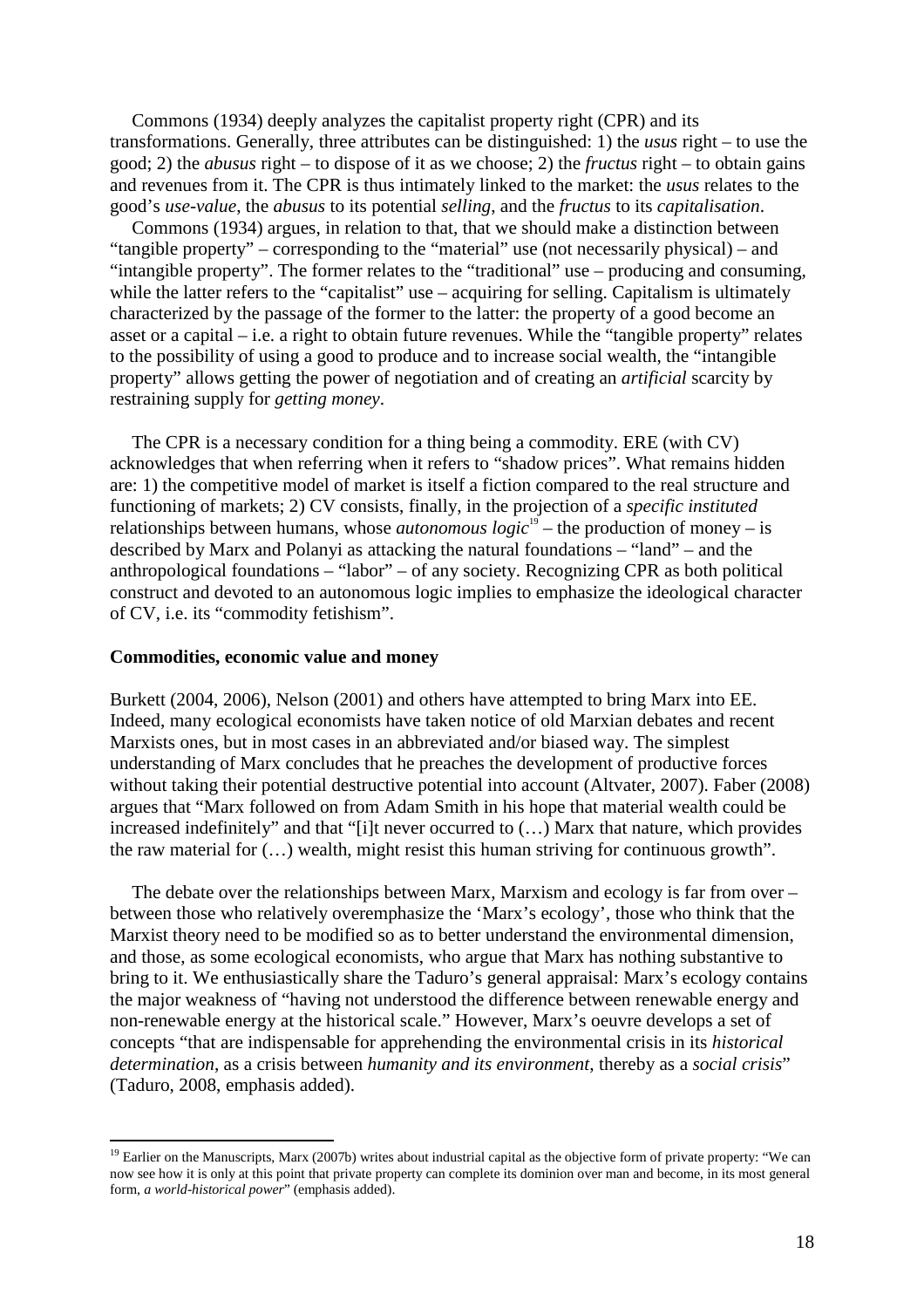In Marx's "Critique of Political Economy", the dialectic between economic value and usevalue which corresponds also to the double character of labor, production and the commodity is of utmost importance (see Das Kapital, Book I, Section I, Chapter 1).<sup>20</sup> The commodity is seen as the most abstract and universal element of the totality of capitalist production, the "germinal cell" of the bourgeois' society (Marx, 1994a). The twofold aspect of commodities – use-value and exchange-value – reflects, in fact, the twofold character of works producing them: the concrete works are not immediately socially useful without the exchange mediation; and works exchanged are not the concrete one but works that Marx called "abstract" or "social". The first have qualitative differences but as "abstract" labor, all works count only as "productive expenditures of human brains, muscles, nerves, hands, etc., [which] in this sense are both human labor" (Marx 1994a).

These "abstract" works are the substance of a phenomenon, deprived of any content as such, a "real abstraction" (Jappe 2003), which is *purely social*: the "value" that Marx calls, in 1880, "economic value". The latter expresses itself monetarily by exchange values and its course's end is a quantity of money coming to enlarge capital. The validation of concrete works on the market is realized by the expression of "abstract" works directly exchanged in money. As Harribey (2008) puts it, money, under capitalist conditions, can be interpreted as the "social institution without which the sell of the commodity on the market could not exist", e.g. the economic value could not be validated and thus could not take the money-form".

 The economic value/use-value dialectic contains the phenomenon of indifference of the former to the latter which however constitutes its body: the means that society uses to achieve its qualitative goals have become an independent power and all production of use- values is merely a mean for only one finality, e.g. disposing of a greater amount of money. The real production is only "an unavoidable intermediate link, as a necessary evil for the sake of money-making" (Marx, 1976). According to Marx, the economic value is just a form of social organization and its production does not enrich society: "Not too much wealth is produced. But at times too much wealth is produced in its capitalistic, self-contradictory forms" (Marx, 1965). In the meantime, he thought that we should not call it "wealth" because "the selfvalorisation of capital – the creation of surplus value (…) is utterly miserable and abstract content" (Marx in Dangueville, 1971). Thus, the Marxian analysis of capitalist accumulation process started with and had been entirely founded on that of the primacy of the economic value on use-value, e.g. of the economic value on wealth. It should not be confused that the aim is to produce the maximum of use-values – the *concrete wealth*; the aim is to *produce* the maximum of *economic value* (Marx, 1968).<sup>21</sup>

The indifference statement carries in germ a potential disjuncture which goes beyond the one usually claimed by Marxists – e.g. punctual overaccumulation and the contradiction between capital and wage-earning labour. Once having become an end in itself, interested only in its own quantity, the economic value is indifferent from its viewpoint whether its support is coal, wheat, edifices filled of asbestos, etc. If the social character of a production or a thing consists ultimately in its ability to transform itself in money – the *abstract wealth*, so its concrete content, its social and environmental consequences do not form part of their social nature. Accordingly, the dialectic between economic value and use-value corresponds to the

 $20$  "That the economists, without exception, have missed the simple point that if commodity has a double character – use value and exchange value – then the labour represented by the commodity must also have a two-fold character, while the mere analysis of labour as such, as in Smith and Ricardo, etc., is bound to come up everywhere against inexplicable problems. This is, in fact, *the whole secret of the critical conception*" (Marx and Engels 1975, emphasis added).

<sup>&</sup>lt;sup>21</sup> Burkett (2006) rightly questions, while supporting his critique of the ecological irrationally of the economic process, Georgescu-Roegen's view of the economic process as having no more fundamental root than the pursuit of "enjoyment of life". Altvater (2007) comments: "This is a superficial and unsatisfactory explication of the reasons why humanity accepts the entropy increase. It is a good example of the failures resulting from the disdain of useful Marxist categories by even critical ecological economists".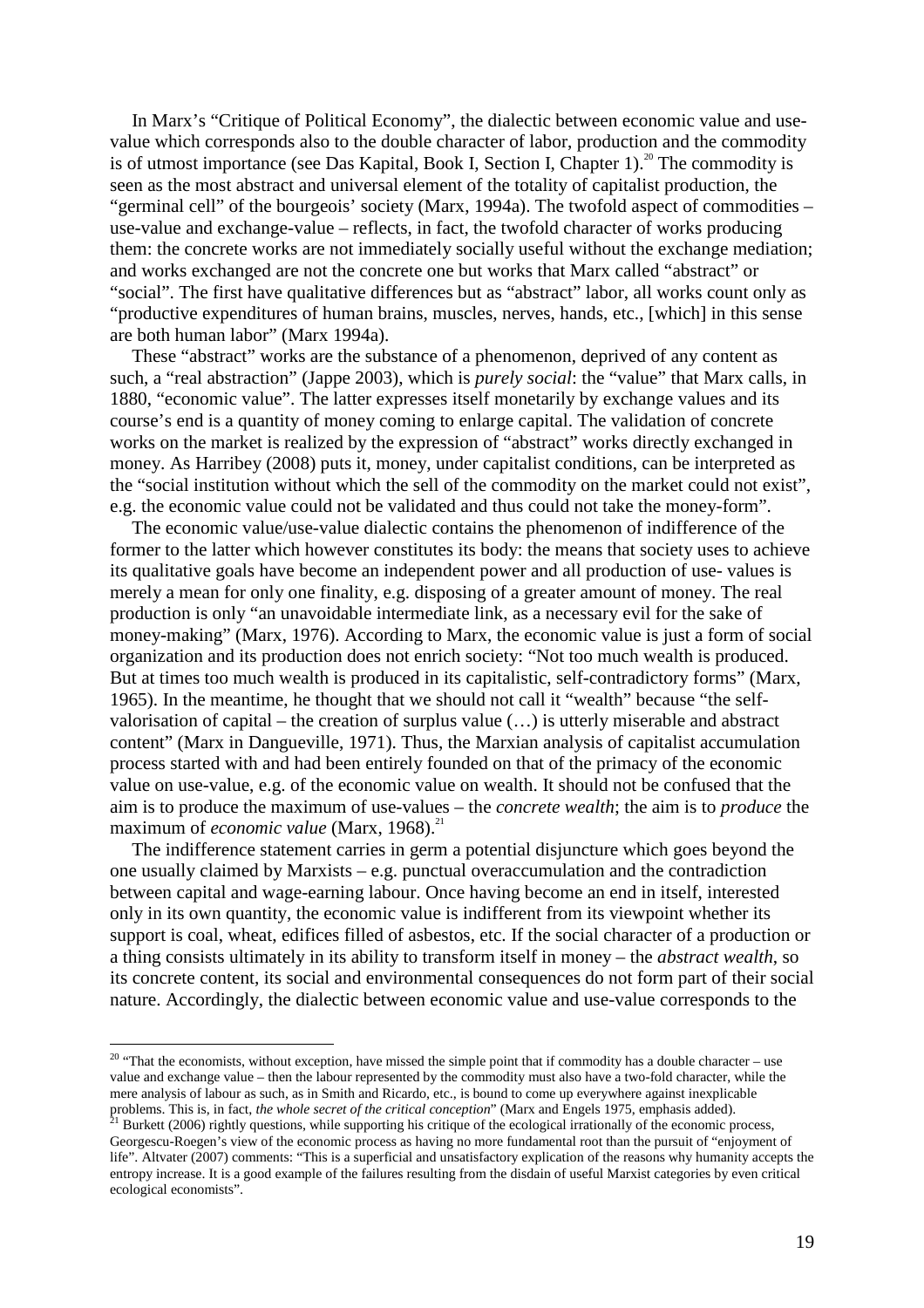*subordination of concrete wealth to an abstract form of wealth*, the latter being an autonomous power or an "*automate subject*" (Marx, 1967).

This dialectical reasoning provides the structural and historical explanation of the environmental crisis. The human-nature relationship is a centrepiece of the Marxian critique of political economy. It is also the object of EE and any firm and radical (vis-à-vis ERE) version of the latter would be hardly achievable without Marx and the socio-historical basis that he provides for analyzing this relationship.

#### **4.2. The social construction of wealth**

The SEE's rejection of monetary reductionism and market essentialism in relation to EV can be interpreted as a quest for theoretical legitimation of a *sovereign space* for EV and ecological resources. The contribution of a *political economy of wealth* in this regard could be decisive (Harribey, 2008; Douai, 2008). Ricardo – against Say – and Marx – against Wagner – have established the irreducibility of *social wealth* to market categories.

Two strong stances find a basis from this irreducibility: 1) ecological resources have *no intrinsic economic value*: those which are not privatively appropriated and which stand outside the sphere of socialised labor have no economic value, but a value that refers to ethics, aesthetics, and politics, etc; 2) having said "what there is to say about the commodity in so far as it is a use-value" (Marx, 2007a) when it has been said that use-value (utility) constitutes a necessary but not sufficient conditions for a thing having an economic value. It results that no specific philosophical and anthropological hypothesis about *use-value* or utility are needed: its *socio-historical and political features* can be easily articulated.<sup>22</sup>

#### **Economic value, wealth, values**

 $\overline{a}$ 

The polysemic character of the word 'value' has caused and still causes considerable controversy and trouble in economics. Marx does not treat explicitly this problem until 1880 and the controversy with Wagner. The latter criticises Marx's theory of value with a reasoning which is symptomatic and close to neoclassical one:

"It is a *natural* striving of man to arrive at a *clear awareness* and *understanding* of the *relationship* which inner and outer *goods* bear to his *needs*. This is done through the *appreciation (valuation)* by which *value is attributed* to goods or things of the outside world and this value is *measured*" (p. 46), and he says, p. 12: "All means of satisfying one's needs are called *goods* (…) In order to avoid misunderstandings, it is necessary to establish what is meant by value pure and simple, and it is in conformity with German usage to choose use-value for this purpose" (Wagner in Marx, 2007a).

Marx describes and criticizes the conceptual jumps made by Wagner:

"[he] derive[s] the *economic category "value"* (…) by simply renaming what is *vulgo* called "use-value" in political economy as "value" pure and simple. (…) One might also have said: Since man relates to the things of the outside world which satisfy his needs as to "goods," he "prizes" them, thus attributing "price" to them, and thus the derivation of the concept "price pure and simple" by "man's" own methods is supplied ready cut to the German professor" (ibid.)

Facing these ideas, Marx distinguishes between "economic category of value" and "*generic concept of value*". The latter corresponds to the human valuation of things as a practical and socio-historical process which results from the connection between one's needs and things.

 $22$  "Whatever its social form may be, wealth always consists of use-values, which in the first instance are not affected by this form.(…)Although use-values serve social needs and therefore exist within the social framework, they do not express the social relations of production. (...) *To be a use-value is evidently a necessary prerequisite of the commodity, but it is immaterial to the use-value whether it is a commodity*. Use-value as such, since it is independent of the determinate economic form, lies *outside the sphere of investigation of political economy*." (Marx, 1994b, emphasis added).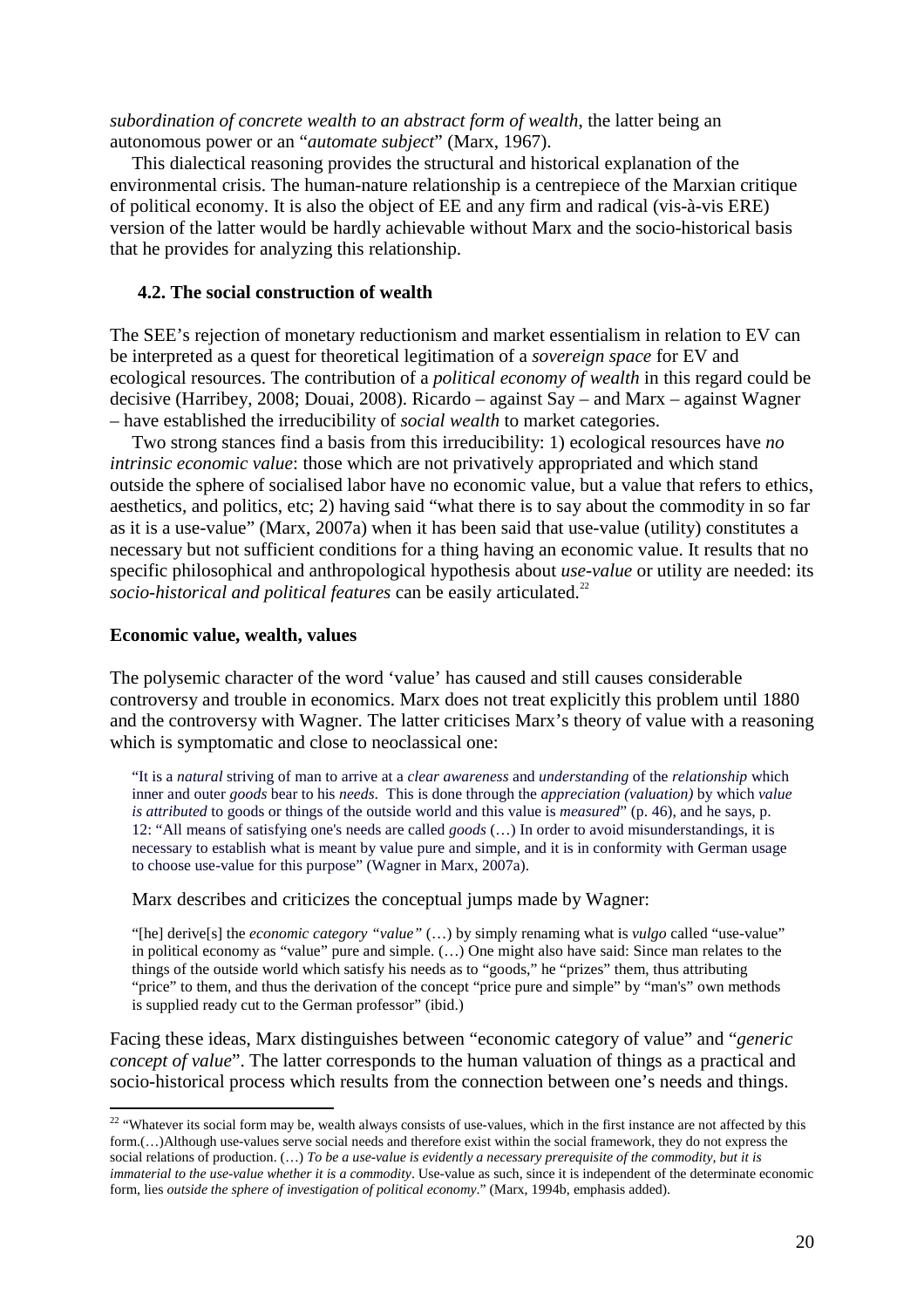The space that this distinction for considering non-market categories as categories of social wealth cannot be more evident than in the following passage:

"A thing can be a use-value, without having [economic] value. This is the case whenever its utility to man is not due to labour. Such are air, virgin soil, natural meadows, etc. A thing can be useful, and the product of human labour, without being a commodity. Whoever directly satisfies his wants with the produce of his own labour creates, indeed, use-values, but not commodities. In order to produce the latter, he must not only produce use-values, but use-values for others, social use-values. Lastly nothing can have [economic] value, without being an object of utility. If the thing is useless, so is the labour contained in it; the labour does not count as labour, and therefore creates no [economic] value" (Marx, 1994a).

Marx has never undermined the idea that natural elements have a value for humans: he has just defined more accurately the nature of this value which, for non-market resources, refers to other registers than economy. Accordingly, the neoclassical quest for an economic value of Nature constitutes an analytical mistake that results from the a-historical and a-social attributes of its epistemology. In coherence with what he defines as being the object of political economy, Marx does not provide any clear analysis of the human valuation of nature or of any other things: it should or must be the object of an historical institutionalist approach.

The 'moral', 'ethical' and 'esthetical' value determines what must be considered as 'good' or 'bad', 'beautiful' or 'ugly', and more generally what is socially recognized as superior, as 'worthy'. *Values* refer to beliefs, religious or not, and they structure the symbolic order of society by providing meaning to human action.<sup>23</sup> Ontologically speaking, these are *incommensurable*: we cannot find out a common metric for comparing a courageous action and the beautifulness of an 'oeuvre d'art'. The goodness of nature protection and caring to future generations refers to ethical values socially produced and reproduced and it cannot be conflated nor compared with the economic value of a commodity (even if it can be linked to the former). A thing can have value from an ethical motive without having an economic value, and would even lose any 'moral value' by transferring it into the world of commodities. For instance, the gift relationship makes sense only by contrast to the market relationship, while the former is 'interested' since being socially valued, or good for one's image: it may provide prestige or enable to preserve good friendship relationships.

The normative value of nature is extremely diverse depending on societies, and so is agents' interest for it. The several beliefs and religions, which largely structure the symbolic system, have different behaviours with regard to nature. For instance, for christianism and all monotheist religions, nature is provided by God to Man which is considered as his most important creature, thereby being positioned all other creatures and having just to be a 'good manager'. In contrary, in animism and shamanic religions, Man is just a part of nature and not a superior being to other species. These beliefs and institutions involve human-nature relationships that are extremely different and capitalism would not have developed if Man had not been conceived as being above nature.

Accordingly, in HI and specifically in RT, agents' behaviour depends on institutional structures and on their *habitus*. This does not suggest that there is an absolute determinism of behaviours through institutions and the habitus (incorporated structures). Institutions are just rules that guide action whose finality is proper to the agent. They are at the same time resources and constraints for individual action (according to Commons they restraint, liberate and expand individual actions), whereas the habitus allows someone to adapt to situations by

<sup>&</sup>lt;sup>23</sup> 'The study of values is central to and involves the intersection of interests of philosophers, anthropologists, sociologists, and psychologists [*and economists*!]. Values are presumed to encapsulate the aspirations of individuals and societies: They pertain to what is desirable, to deeply engrained standards that determine future directions and justify past actions' (Braithwaite and Scott, 1991).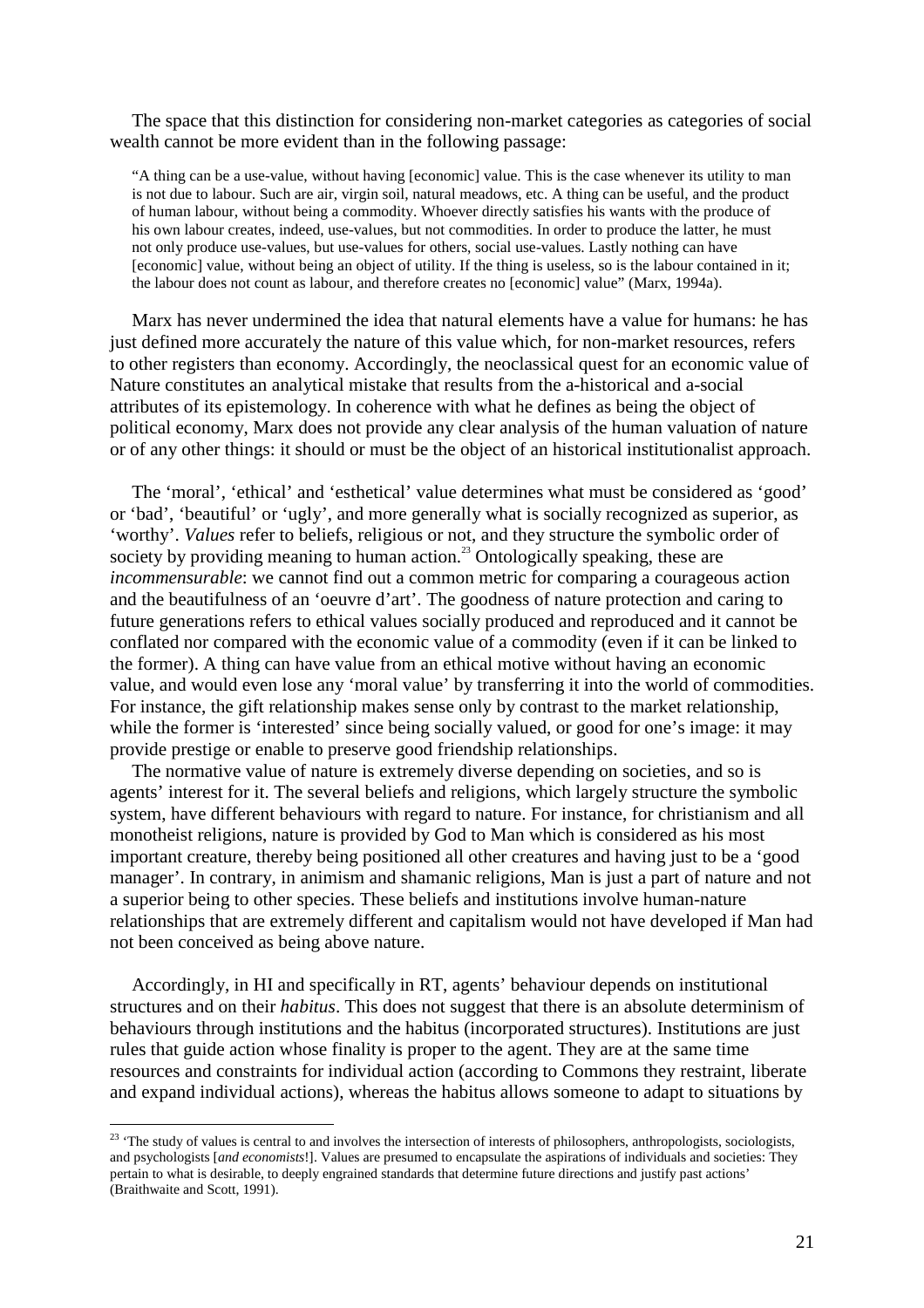creating new practices more or less adjusted to uncertain situations. For acting, agents have nevertheless some motives, incentives that give them reasons to invest themselves.

Traditionally, HI considers that motivations relates fundamentally to the individual *interest*. <sup>24</sup> As said earlier, RT retains the Bourdieusian conception of interest, which has been recently linked to or completed by the Spinozian *conatus* (Lordon, 2006): the individual interest cannot be reduced to the economic interest, but must be considered as the tendency for an individual to engage in something, to consider that there is something at stake. The interest in its generality is equivalent to the motive of individual action in a given institutional context – in a *field* in the Bourdieusian sense. Bourdieu (1994) prefers the term *illusio* defined as the tendency to be involved in the game, to *give a value to certain stakes, goods or actions*. Doing an interested act simply signifies that the action is motivated. This motivation is, for Bourdieu, the result of the incorporation through the habitus, i.e. this generating and organizating principle of thoughts and practices, of field's structures. In this sense, there is no 'disinterested' act because it would signify that the act is motiveless. This does not imply that there is no room for generous or sympathetic actions: these are so because they are socially recognized and valued as such (in relation to prestige or symbolic capital). The incorporation of the illusio is made by classical processes of socialisation, mimetism and contamination of affects (Lordon, 2006): agents engage in something because other members of their group or class are engage in it and because it produces positive affects.

Hence, society's culture, values and ethic shape the individual interest, which appears as a social construct (see works of the American economic sociology). To say that an agent is interested by a thing or an action is equivalent to acknowledge that he values it, but also that society creates and provides incentives for valuing it. More than rejecting the model of the interested action, it would more fructuous to focus on: 1) the way in which institutions distributes values and interests among individuals, and then determine behaviours; 2) collective action as a mean to transform institutions depending on actors' interests.

### **The social construction of use-value**

If Marx focuses on exchange value, he never underestimates the role of use-value – both in its physical and psycho-sociological sense – in the functioning of the capitalist market. In his Notes on Wagner, he emphasizes the socio-historical character of use-value:

"First, it is not the word "use-value" which stands in relation to the individual, but concrete use-values, and which of these "stand in a relation" to him (for these people everything always "stands"; everything is a question of "standing") is entirely dependent on the level of the social production process, therefore also corresponding to "a social organisation." But if Rodbertus only wishes to make the trivial statement that use-value which really stands in relation to an individual as an object of utility, relates to him as an individual use-value for him—then this is either a trivial tautology or it is incorrect, since not to mention such things as rice, maize, wheat or meat (which does not stand in any relation to a Hindu as food), an individual's need for the title of Professor or Privy Councillor or an order is possible only in quite a definite "social Organisation"

"Consequently use-value—as the use-value of a "commodity" itself possesses a specific historical character" (Marx, 2007a).

In the introduction of his *Grundrisse*, Marx states that:

 $24$  The social dimension in the analysis of individual action is central to the Commons' thought. Choices and individual behaviours refer to a social process of learning that forms and transforms expectations, preferences and objectives, and that locates individuals within their social roles and thus in their power relationships. This institutional conception of behaviours, however, contains a vision of man who does not seek only his interest, but also security, equity and cooperation, i.e. what Commons calls the "instinct of justice" (Ramstad, 1990). In the German Ideology, Marx and Engels (1975) argue that "no one can do anything without at the same time doing it for the sake of one or other of his needs and for the sake of the organ of this need".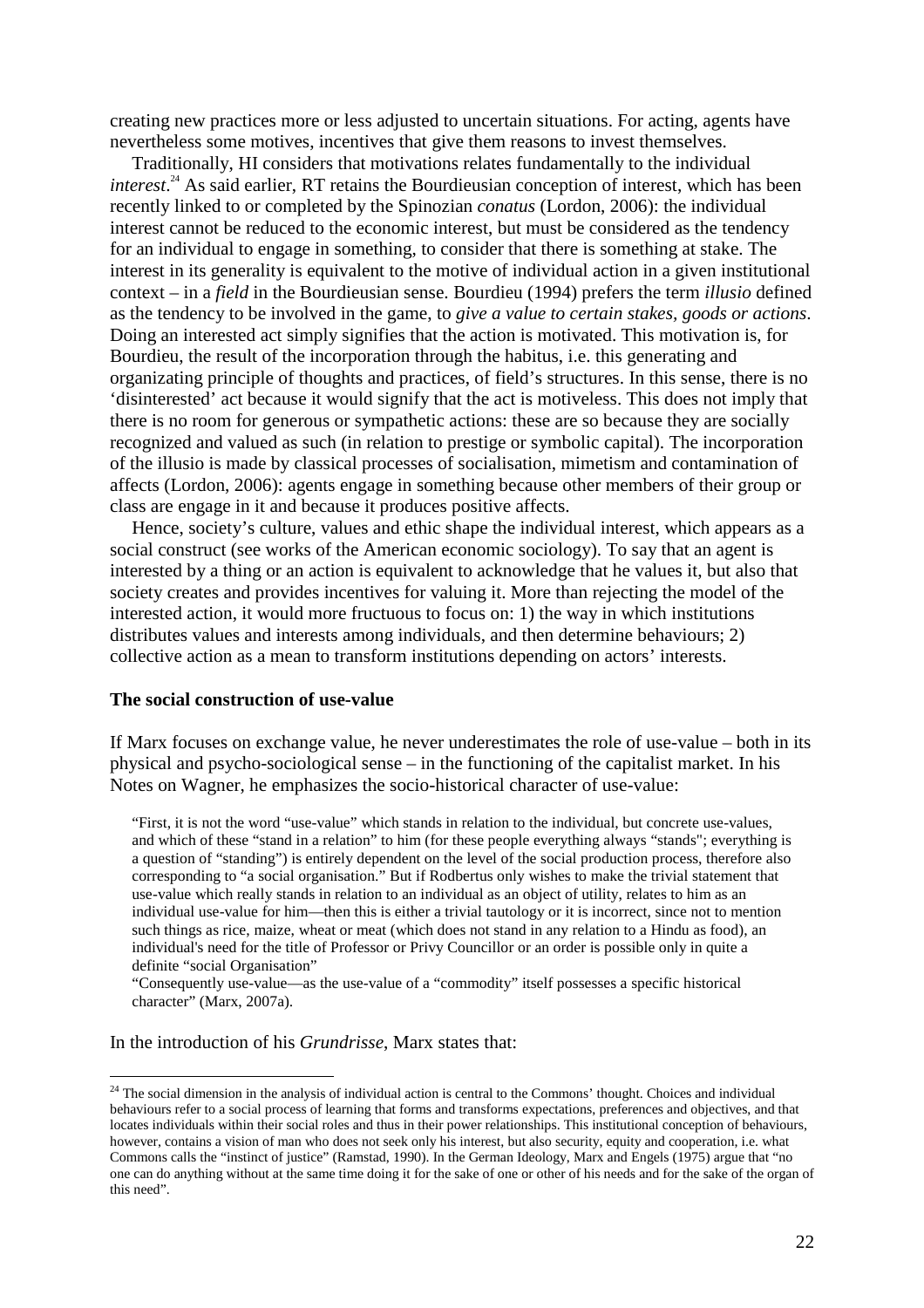"Production not only supplies a material for the need, but it also supplies a need for the material. As soon as consumption emerges from its initial state of natural crudity and immediacy – and, if it remained at that stage, this would be because production itself had been arrested there – it becomes itself mediated as a drive by the object. The need which consumption feels for the object is created by the perception of it. The object of art – like every other product – creates a public which is sensitive to art and enjoys beauty. Production thus not only creates an object for the subject, but also a subject for the object." (Marx, 1967).

The world 'use' has several meanings: 1) it means *utilization*; 2) it means also *habits, custom, institution*. In this sense, a thing has a use-value because it is inscribed in a use, a custom which provides it with a social sense and a value. The use-value of a product or a thing depends on the considered society and on what we can call a *mode of consumption*, i.e. the set of rules, habits, and norms that govern the affectation of households' incomes to the consumption of use-values. A system of use corresponds to the set of relationships that determine the concrete uses of a product. It is then easy to understand that some products have a use-value only in certain conditions: petrol certainly had not the same use-value before the discovery of the explosion motor and before the generalisation of automobile as mean of transportation. Typically, households' consumption habits depend largely on tastes socially shaped by mimetism and the want for distinction (Veblen, 1898). The fact that a product has a use-value is equivalent to the fact that some agents have an interest to possess and use it, which nothing more than an affect socially shaped (Lordon, 2006). These use-values are thus inscribed in a symbolic order, i.e. an order of sense.

 In contemporary capitalism, a large part of modes of consumption are formed by marketing and publicity which, in turn, produce new outlets for the accumulation of capital. The sociohistorical character of use-value concerns also the notion of quality: the quality of a product is instituted. For instance, we can ask what fundamentally distinguish a medicament from a poison: a medicament is a product supposed to protect health in certain conditions of utilization or which is toxic in certain other (the word *pharmakos* means remedy and poison). A medicament is always a balance between beneficial effects and risks. Its quality is legally determined through a benefits/risks ratio by a governmental agency. What defines its usevalue is thus a therapeutic substance associated with a defined posology and use, in accordance with validated rules and clinical tests which the produced benefits/risks ratio is judged as satisfying by the governmental agency.

 More generally, numerous works have shown that a market cannot be reproduced without reproduced rules of certifications or guarantees on products' quality, notably in situations of asymmetries of information (Akerlof, 1970; Hatchuel, 1995; Fligstein, 2001). A fundamental hypothesis supported by neoclassical economics is that the products' nomenclature is perfectly known by everyone. However, the definition of a product's quality is a social – that partly refers to common symbolic system and ethical values – and political – because submitted to contradictory interests – process. For instance, the definition of a wine's quality is submitted to conflicts of interests, as is the quality of 'environmentally-friend' products. In the same way, the definition of a 'biological product' – in the context of conflicting interests with regard to patentability – is a contradictory process between multinational firms, who seek to show that their discoveries can be considered as human products, and ecologist militants or consumers who defend the idea that these products are natural and that they should not privately appropriated. However, the definition of biotechnological products and their patentability refers essentially to what we will define as being natural.

 In contemporary capitalism, nature and the environment become political issues, i.e. *arenas* where contradictory interests and conceptions are in confrontation. For capital, nature is essentially a 'natural capital' to be valorized, substitutable with 'man-made capital': cf. the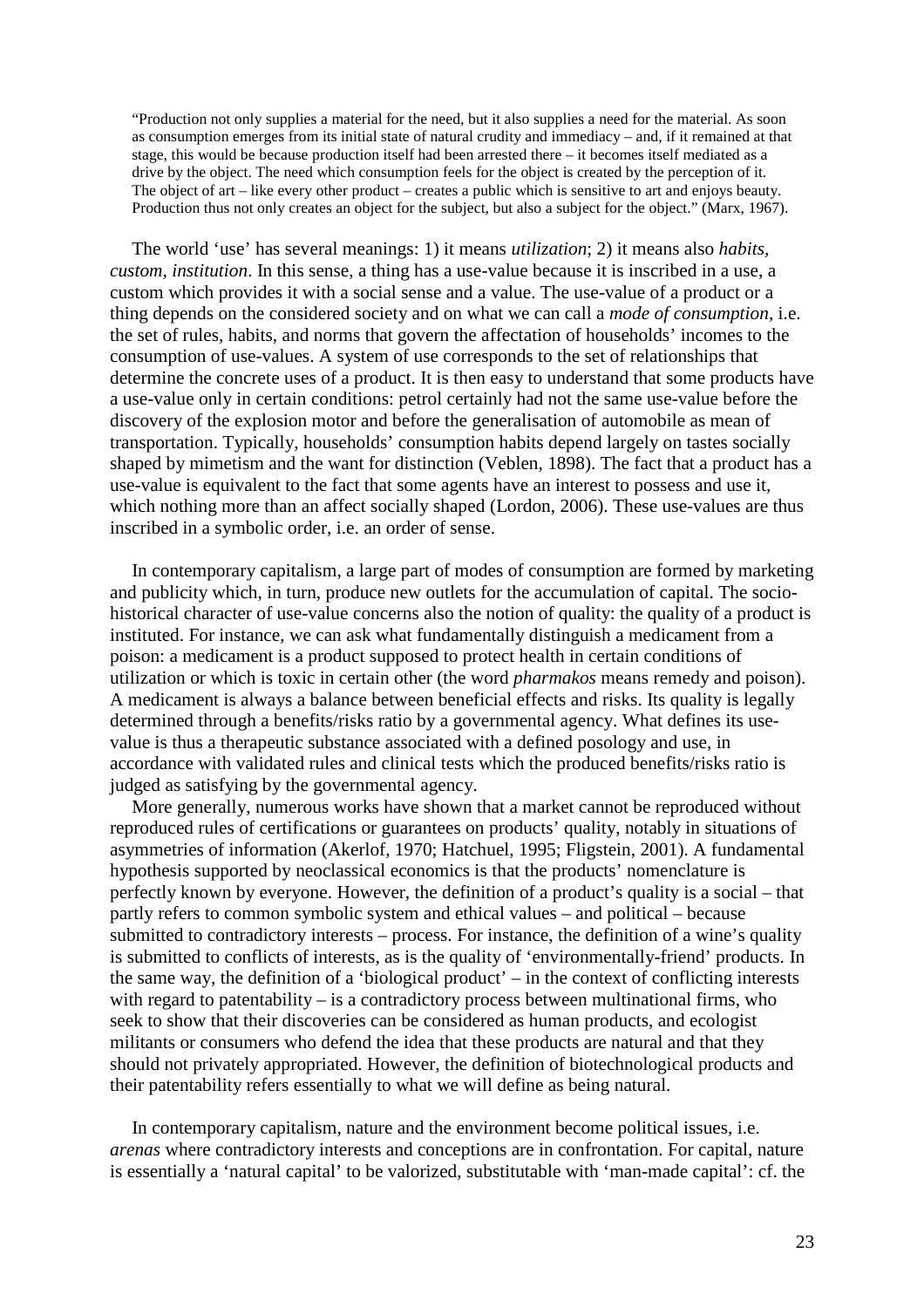expansion of markets of rights or permits for emissions, patentability of living things, and appropriation of energetic resources. We can hardly avoid considering neoclassical approach of environment as an ideological superstructure supporting the growing commodification and capitalistic 'valorization' of nature. At the same time, the sustainability issue and growing preoccupations in relation to environmental problems entail sometimes strong oppositions to the 'privatization' movement and that constitutes also an important source of alternative norms and rules (Bakker, 2007).

 More generally, in modern societies, it is *law* that provides the boundaries of human practices. The environmental regulation, the right of environment and the associated system of taxes, along with property rights, largely determine the relationships to environment in a number of domains. These rules still result from political compromises between contradictory interests. They are not necessarily constraining: they constitutes also resources since they allow some actors to shape strategies of valorization – in its capitalistic sense or not – of nature and of the environment.

### **4.3. The future directions of research**

Two levels of analysis could be fruitfully explored through a historical institutionalist point of view: 1) the macro-level: historical – attributes of the prevailing accumulation regime – and comparative – variety of capitalisms or of modes of regulation – analysis of the economyenvironment relationships; 2) the meso/micro-level: actors' strategies and political coalitions in order to change the rules.

#### **The capitalism/nature dialectic: capital accumulation, sustainability and crisis**

The identification of fundamental and more specific forms of mediation between humans and nature opens a wide analytical range in terms of historical and comparative analysis of capitalist societies' relationships with the environment.

The fundamental forms of capitalist social relationships entail a *fundamental contradiction* between "abstract wealth" – money – and "concrete wealth" – use-values and natural wealth (see Zuindeau, 2007). The sustainability issue can be seen as expressing this contradiction between capitalism and nature. Conflicting relationships may lead to political compromises that frame the production of economic value and capital accumulation. At this stage, the two main analytical tools of RT – at least originally – are potentially fruitful: an '*accumulation regimes*' is "the set the set of regularities that ensure the general and relatively coherent progress of capital accumulation, that is, which allow the resolution or postponement of the distortions and disequilibria to which the process continually gives rise" (Boyer, 1990). The other key concept of this approach is '*mode of regulation*':

"The set of procedures and individual and collective behaviours that serve to: 1 — Reproduce fundamental social relations through the mode of production in combination with historically determined institutional forms. 2 — Support and 'steer' the prevailing regime of accumulation. 3 — Ensure the compatibility over time of a set of decentralised decisions, without the economic actors themselves having to internalise the adjustment principles governing the overall system" (Boyer, 1990).

The emergence of a mode of regulation depends both on the construction of political compromises and on the emergence of institutional complementarities which are not automatic. The economic dynamic and its environmental impact rest crucially on the modes of regulation of capitalism and on these institutional complementarities. Following Zuindeau (2008), a research program could be the analysis of the variety of capitalisms and their distinctive consequences on the environment. Another path could be the dynamic study of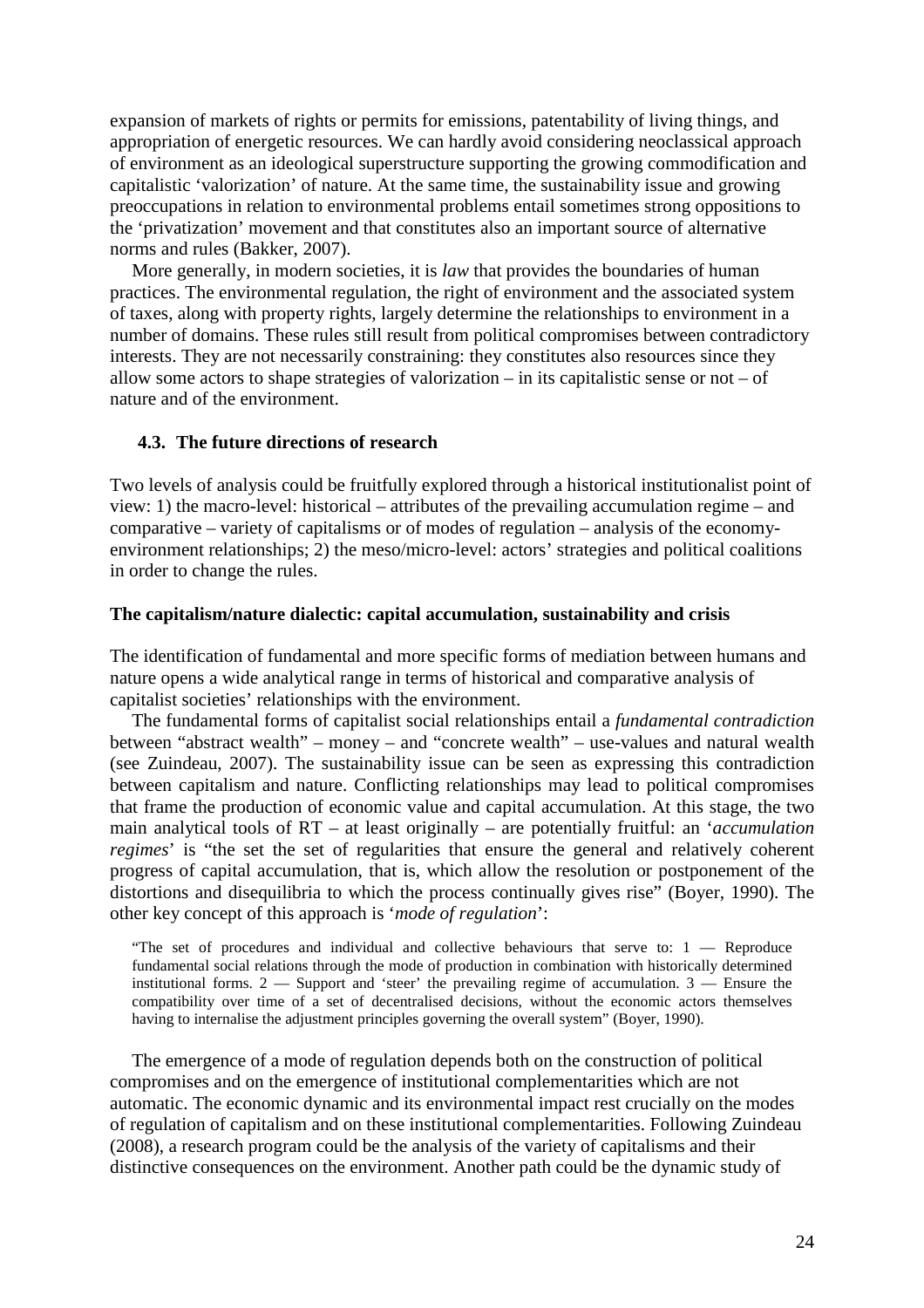conditions of sustainability of accumulation regimes and their entry in crisis. An important specificity of this potential crisis is the question of the *scales of regulation* and of the forms of governability that could be created in relation to the conflicts of interests between states.

#### **Actors' strategies and political coalitions**

SEE are less interested in macro-level themes than RT. However the latter's interest on strategic interactions between actors and collective action may provide fertile elements for investigating new areas and reformulating some current stance.

The working hypothesis underlying this paper is that the theme of sustainable development cannot be a speciality as such: it is a question addressed to all actors of our societies and, even if it questions 'objectively' their foundations, the primary issue relates to the translations and the consequences of this exigency from the conflicting relationships between actors, that are inherent to capitalist societies. Consequently, a historical institutionalist approach of environment should focus on 1) the ways in which exigencies of environmental and social equity impact on established political compromises and institutional arrangements at all levels and in relation to all influential organizations; 2) the impacts of existing institutional arrangements and their changes on the dynamic relationship between economy and the environment.

In HI and in RT, *collective action* is central. Commons (1934) considers that one of the main failures of neoclassical economics relates to the absence of collective action. Only the latter enables to act on existing institutional forms or arrangements. Collective action supposes the construction of political coalitions created in order to change the rules by the mobilization of diverse sources of legitimacy – e.g. registers of values or interests – that put into brackets, for a time, conflicts in order to elaborate compromises: the institution is created for making the conflict "sustainable" or "liveable". The environment can be an almost problematic as such – in relation to use-conflicts or externalities – or can be used as a register of legitimation of a discourse aiming at defending interests, the condition being that actors engage in it.

 The normative institutional perspective developed by SEE has thus to be questioned since: 1) it seems to undermine the idea that conflicts are irreducible in a complex society; 2) it rests on a pro-ecologist a priori; 2) it undermines the idea that institutions are created and change in relation to the constructions of political alliances between irremediably contradictory interests. In practice, consensus is unachievable in a complex and democratic society: a political decision satisfies some interests against others and some of them are intrinsically contradictory. No decision is politically neutral since it reveals the primacy of some interests and gives a specific symbolic and ethical sense. The SEE's agenda should contain an explicit questioning about the institutional change and its consequences with regard to environmental issues. It implies to study: 1) interests at stake; 2) conflicts and struggles between actors; 3) the collective action and its consequences on the economic and environmental dynamic, without any normative posture about the good institution or rules. This does not suggest that the scholar can be "value free", the latter being always engaged in, but it suggests that a workable distinction between analytical postures and normative preoccupations should be made clear by choosing, as much as possible, the axiological neutrality in the Weberian sense.

#### **REFERENCES**

**Adaman**, F., and B. **Özkaynak**. 2002. 'The Economics-Environment Relationship: Some Critical Remarks on the Neoclassical, Institutional, and Marxist Approaches'. *Studies in Political Economy*.

**Akbulut**, B., and C.I. **Soylu**. 2008. 'An inquiry on power and ecological economics'. Paper for the workshop '*The history the stakes and potential future directions of Ecological Economics: the case for*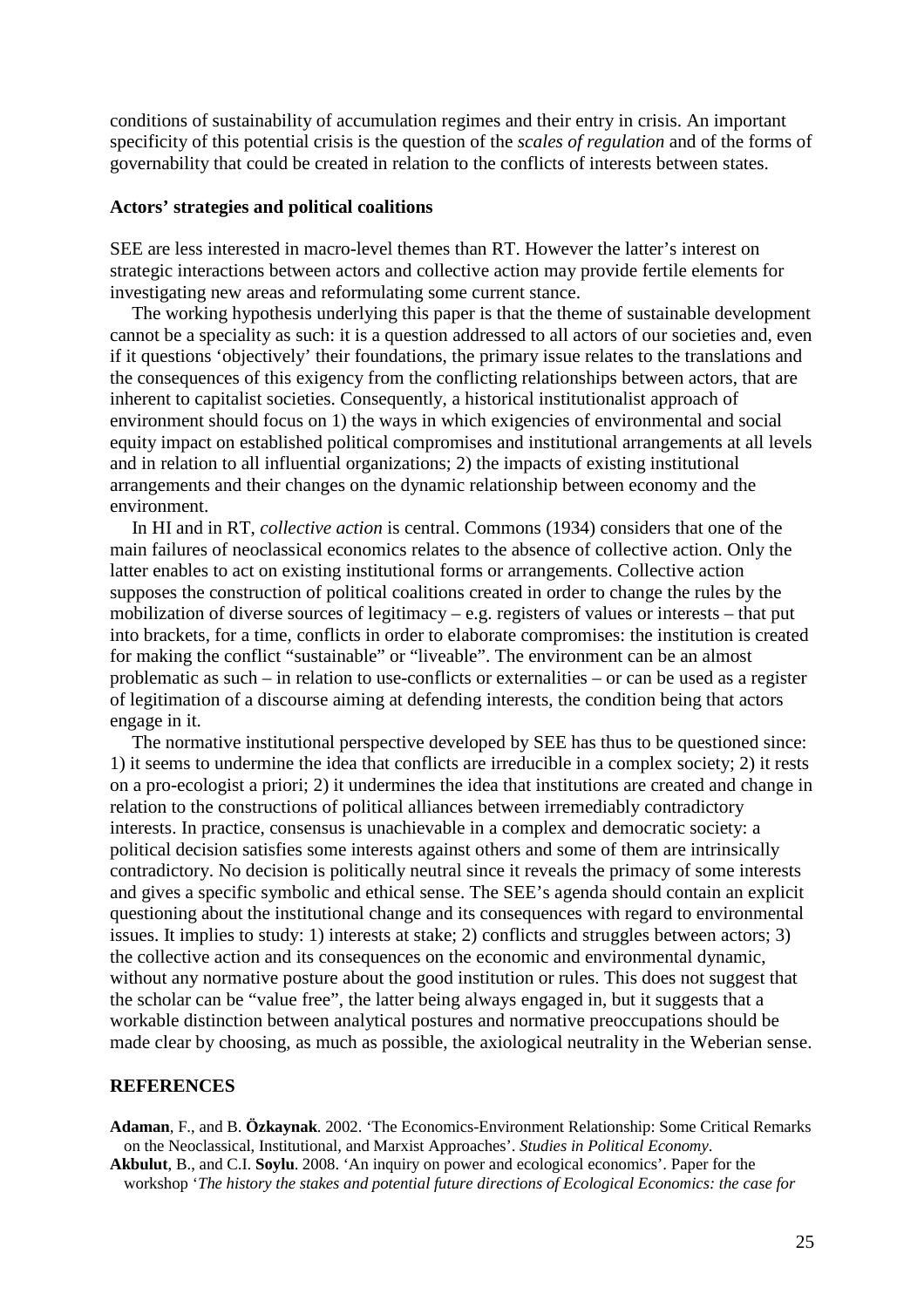*and paths to a socio-economy of sustainable development*'. 10th Conference of the *Association for Heterodox Economics*, Cambridge (UK), 4-6 July.

- **Akerlof**, G.A. 1970. 'The Market for "Lemmons": Quality Uncertainty and the Market Mechanism'. *Quarterly Journal of Economics* **84**: 488-500.
- **Altvater**, E. 2007. 'A Marxist Ecological Economics'. *Monthly Review* **58:** 1-10.

**Amable**, B., and S. **Palombarini**. 2005. *L'économie n'est pas une science morale.* Paris: Raison d'agir.

**Aoki**, M. 2001. *Toward a Comparative Institutional Analysis*. Cambridge, MA: MIT Press.

- **Azqueta**, D. and G. **Delacàmara**. 2006. 'Ethics, economics and environmental management'. *Ecological Economics* **56**: 524-533.
- **Azqueta**, D., and D. **Sotelsek**. 2007. 'Valuing Nature: From environmental impacts to natural capital'. *Ecological Economics* **63**: 22-30.
- **Bakker**, K. 2007. 'The Commons Versus the Commodity: Alter-globalization, Anti-privatization and the Human Right to Water in the Global South'. *Antipode* **30**: 439-455.
- **Becker**, C. 2006. 'The human actor in ecological economics: Philosophical approach and research perspectives'. *Ecological Economics* **62**: 17-23.
- **Billaudot**, B. 2004. 'Institutionnalismes, rationalisme et structuralisme en science sociale'. *Economie et Institutions* **4**.
- **Billaudot**, B. 2006. 'Développement et croissance. De la nécessité de distinguer ce qui est d'ordre économique et ce qui est de nature économique pour clarifier les débats actuels'. In E. Berr and J.M. Harribey (eds.), *Le développement en question(s)* (Bordeaux: PUB), pp. 79-110.
- **Bourdieu**, P. 1994. *Raisons pratiques*. *Sur la théorie de l'action*. Paris: Le Seuil.
- **Boyer**, R. 1990. *The Regulation School*, Columbia University Press.
- **Boyer**, R. 2004. *Une théorie du capitalisme est-elle possible ?* Paris: Odile Jacob.
- **Braithwaite**, V.A. and W.A. **Scott**. 1991. 'Values'. In J.P. Robinson, P.R. Shaver, L.S. Wrightsman (eds.), *Measures of Personality and Social Psychological Attitudes* (New York: Academic Press), pp. 661-749.

**Burkett**, P. 2004. 'Marx's Reproduction Schemes and the Environment'. *Ecological Economics* **49**: 457- 467.

- **Burkett**, P. 2006. *Marxism and Ecological Economics. Toward a Red and Green Political Economy*. Boston: Brill.
- **Carson**, R.T., N.E. **Flores** and N.F. **Meade**. 2001. 'Contingent Valuation: Controversies and Evidence'. *Environmental and Resource Economics* **19**: 173-210.
- **Commons**, J.R. 1931. 'Institutional Economics'. *The American Economic Review* **21**: 648-657.
- **Commons**, J.R. 1934. *Institutional Economics. Its Place in Political Economy*. New York: MacMillan.
- **Costanza**, R. 1989. 'What is ecological economics?' *Ecological Economics* **1**: 1-7.
- **Costanza**, R., et al. 1997. 'The Value of the World's Ecosystem Services and Natural Capital'. *Nature* **387**: 253-260.
- **Daily**, G.C. 1997. Nature's Services. Covelo, California: Island Press.
- **Dequech**, D. 2002. 'The Demarcation between the "Old" and the "New" Institutional Economics: Recent Complications'. *Journal of Economic Issues* **36**: 565-572.
- **Descombes**, V. 1996. Les institutions du sens. Paris: Editions de Minuit.
- **Douai**, A. 2008. 'Why do we need Green Economics when we have Ecological Economics? A proposal for 'pulling people together' at the crossroad of environmental and social equity'. *International Journal of Green Economics* **2**: forthcoming.
- **Etzioni**, A. 1988. *The Moral Dimension: Toward a new economics*. New York: Free Press.
- **Faber**, M. 2007. 'Building a career in the epistemological no man's land', chapter included in the book proposal from Farrell K. et al. *What lies beyond reductionism? Taking stock of inter-disciplinary research in ecological economics*.
- **Faber**, M., T. **Petersen** and J. **Schiller**. 2002. 'Homo oeconomicus and homo politicus in Ecological Economics'. *Ecological Economics* **40**: 323-333.
- **Faucheux**, S., and G. **Froger**. 1995. 'Decision-making under Environmental Uncertainty'. *Ecological Economics* **15**: 29-42.
- **Fligstein**, N. 2001. *The Architecture of Markets. An Economic Sociology of Twenty-First-Century Capitalist Societies*. Princeton: Princeton University Press.
- **Funtowicz**, S.O. and J.R. **Ravetz**. 1994. 'The worth of a song-bird: ecological economics as a post-normal science'. *Ecological Economics* **10**: 197-207.
- **Guéry**, A. 2001. 'Propriété, droit et institution dans l'institutionnalisme américain'. *Cahiers d'économie politique* **40-41**: 9-38.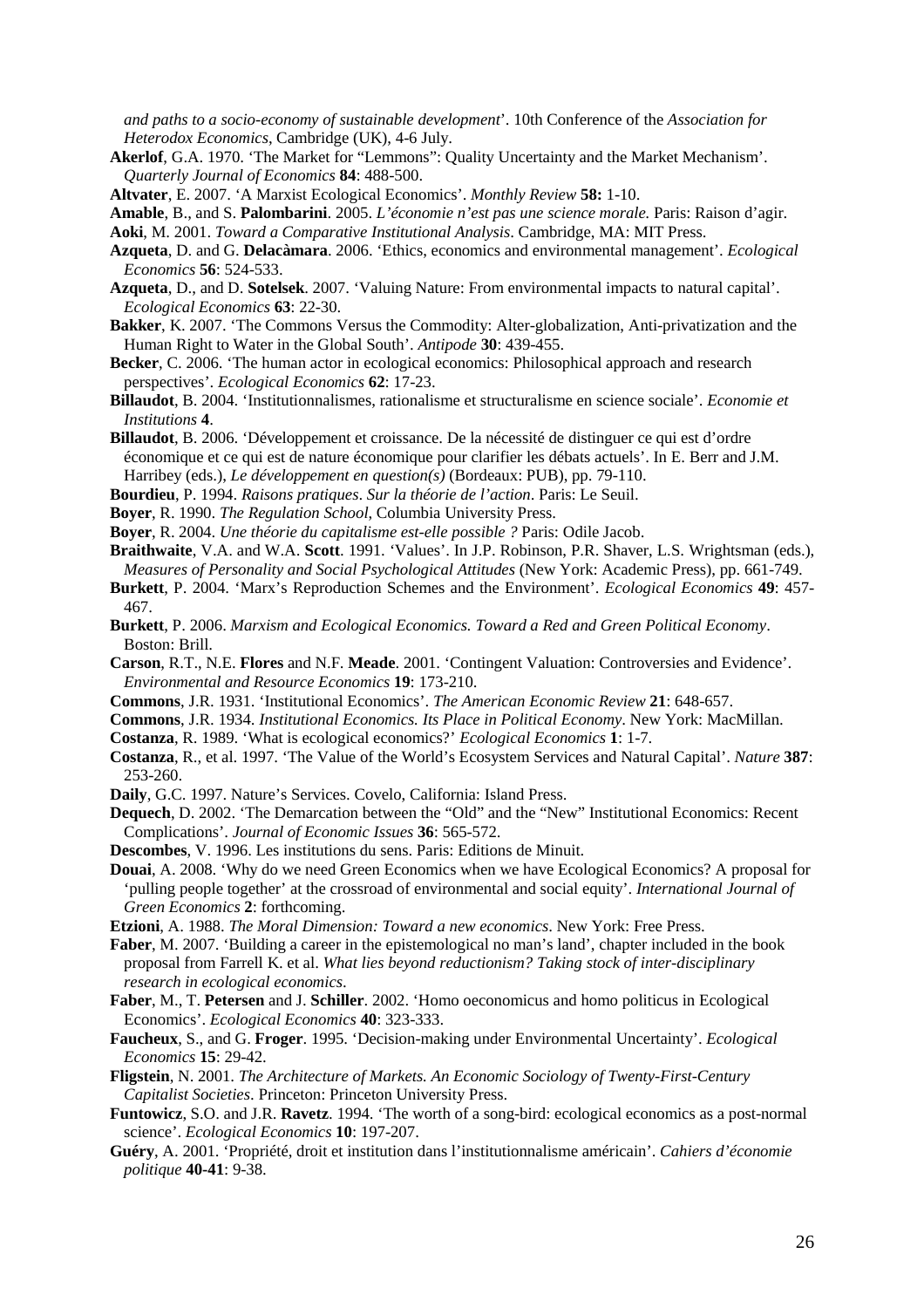**Greif**, A. 1998. 'Historical and comparative institutional analysis'. *American Economic Review* **88**: 80-84.

- **Hall**, P.A. and R.C.R. **Taylor**. 1996. 'Political science and the three new institutionalisms'. *Political Studies* **44**: 936-957.
- **Harribey**, J.M. 2008. 'Use value and trade value for a theory of social and ecological sustainability'. Paper for the workshop 'The history the stakes and potential future directions of Ecological Economics (…).
- **Hatchuel**, A. 1995. 'Les marchés à prescripteurs. Crises de l'échange et genèse sociale'. In A. Jacob and H. Vérin (eds.), *L'inscription sociale du marché* (Paris: L'Harmattan).
- **Holland**, A. 2002. 'Are Choices Tradeoffs?'. In D.W. Bromley and J. Paavola (eds.), *Economics, Ethics and Environmental Policy*. *Contested Choices* (Oxford, UK: Blackwell Publishing), pp. 18-34.
- **Hotimsky**, S., R. **Cobb** and A. **Bond**. 2006. 'Contracts or Scripts? A Critical Review of the Application of Institutional Theories to the Study of Environmental Change'. *Ecology and Society* **11**: 41-50.
- **Jacobs**, M. 1996. 'What is socio-ecological economics?'. *Ecological Economics Bulletin* **1**: 14-16.
- **Jappe**, A. 2003. *Les Aventures de la marchandise. Pour une nouvelle critique de la valeur*. Paris: Editions Denoël.
- **Johnson**, C. 2004. 'Uncommon ground: the "poverty of history" in common property discourse'. *Development and Change* **35**: 407-433.

**Lordon**, F. 2006. *L'intérêt souverain. Essai d'anthropologie économique spinoziste*. Paris: La Découverte.

- **Mahoney**, J. 2000. 'Path dependence in historical sociology'. *Theory and Society* **29**: 507-548.
- **Martinez-Alier**, J. 1987. *Ecological Economics*. Oxford: Basil Blackwell.
- **Marx**, K. 1965. *Le Capital*. Livre III. Paris: Editions Sociales.
- **Marx**, K. 1967. *Fondements de la critique de l'économie politique* (*Grundrisse*), vol. I, ébauche de 1857- 1858, trad. R. Dangeville. Paris: Anthropos.
- **Marx**, K. 1968, *Fondements de la critique de l'économie politique* (*Grundrisse*), vol. II, ébauche de 1857- 1858, trad. R. Dangeville, Paris: Editions Anthropos.
- **Marx**, K. 1976. *Le Capital*. Livre II. Paris: Editions Sociales.
- **Marx**, K. 1994a, *Le Capital*. Livre I., 1867, dans *Œuvres,* tome I, Paris: Gallimard, La Pléiade.
- **Marx**, K. 2007a. *Notes sur le Traité d'Economie Politique d'Adolf Wagner*. 1880. In *Œuvres*. Tome I. Paris: Gallimard, La Pléiade.
- **Marx**, K. 2007b, *Matériaux pour l' « Economie* », 1861-1865, dans *Œuvres,* tome II, Paris, Gallimard, La Pléiade.
- **Marx**, K. and F. **Engels**. 1975. *Collected Works*, tome. V, Moscou, Progress Publishers.
- **Nelson**, A. 2001. 'The poverty of money: Marxian insights for ecological economists'. *Ecological Economics* **36**: 499-511.
- **Norgaard**, R.B. 1989. 'The case for methodological pluralism'. *Ecological Economics* **1**: 37-57.
- **North**, D.C. 1990. *Institutions, institutional change and economic performance*. Cambridge, UK: Cambridge University Press.
- **O'Neill**, J. 1993. *Ecology, Policy and Politics. Human Well-Being and the Natural World*. London: Routledge.
- **O'Neill**, J. 1997. 'Value pluralism, incommensurability and institutions'. In J. Foster (ed.), *Valuing Nature? Economics, Ethics and Environment* (London: Routledge), pp. 75-88.
- **O'Neill,** J., and C.L. **Spash**. 2000. 'Appendix: Policy Research Brief, Conceptions of Value in Environmental Decision-Making'. *Environmental Values* **9**: 521-536.
- **Özkaynak**, B., P. **Devine** and D. **Rigby**. 2002. 'Whither Ecological Economics?' *International Journal of Pollution and the Environment* **18**: 317-335.
- **Özkaynak**, B., P. **Devine** and D. **Rigby**. 2004. 'Operationalising Strong Sustainability: Definitions, Methodologies and Outcomes'. *Environmental Values* **13**: 279-303.
- **Paavola**, J. and W.N. **Adger**. 2005. 'Institutional ecological economics'. *Ecological Economics* **53**: 353- 368.
- **Paavola**, J. 2007. 'Institutions and environmental governance: a reconceptualization'. *Ecological Economics* **63**: 93-103.
- **Pearce**, D. 1998. *Economics and Environment. Essays on Ecological Economics and Sustainable Development*. Cheltenham, UK: Edward Elgar.
- **Pearce**, D. 2002. 'Introduction: valuing the developing world environment'. In D. Pearce et al. (eds.), *Valuing the Environment in Developing Countries* (Cheltenham, UK: Edward Elgar), pp. 1-7.
- **Polanyi**, K. 1977. *The Livelihood of Man*. New York: Academic Press.
- **Polanyi**, K. 2004. *La Grande Transformation. Aux origines politiques et économiques de notre temps*. 1944. Paris: Gallimard.